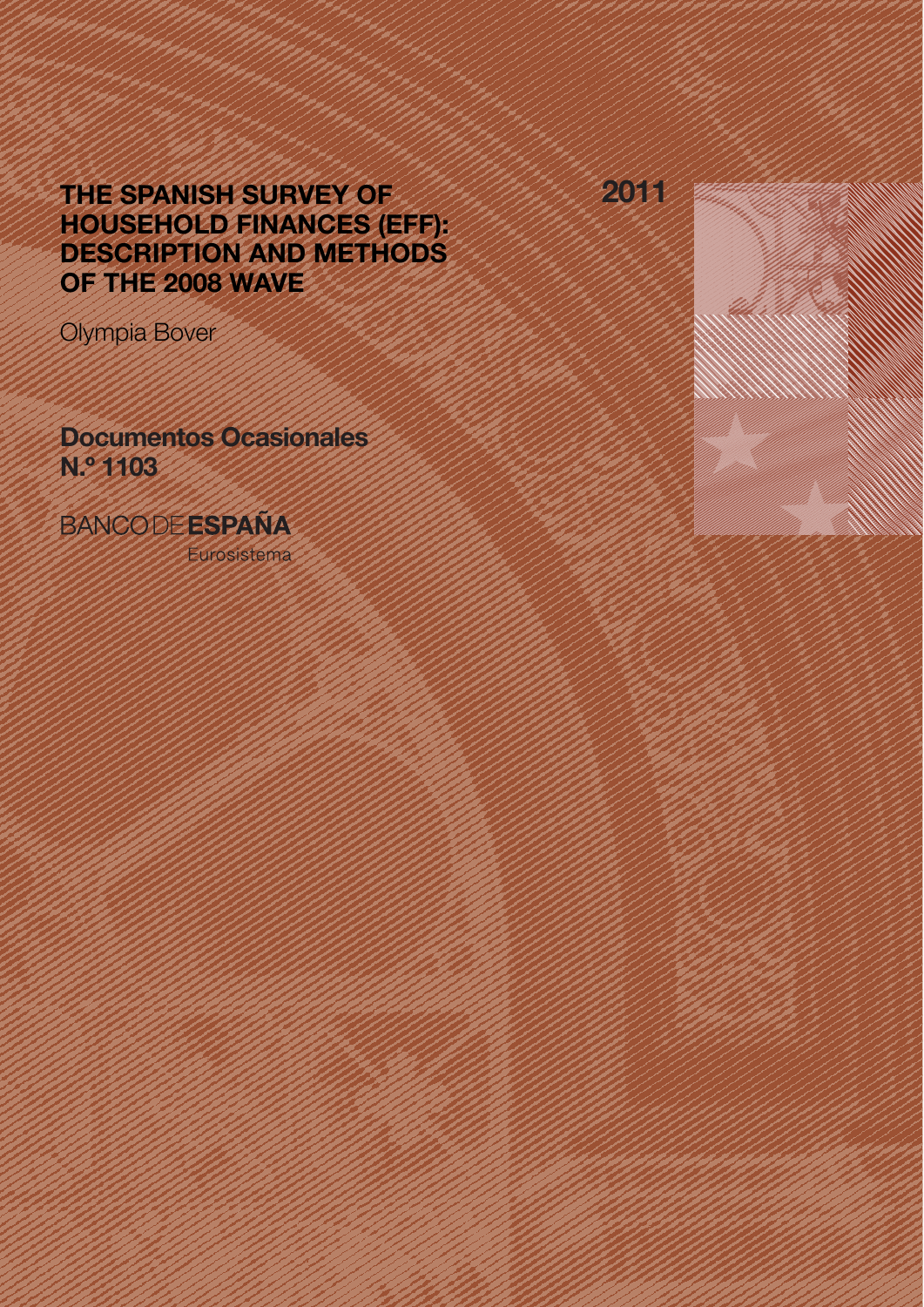**THE SPANISH SURVEY OF HOUSEHOLD FINANCES (EFF): DESCRIPTION AND METHODS OF THE 2008 WAVE**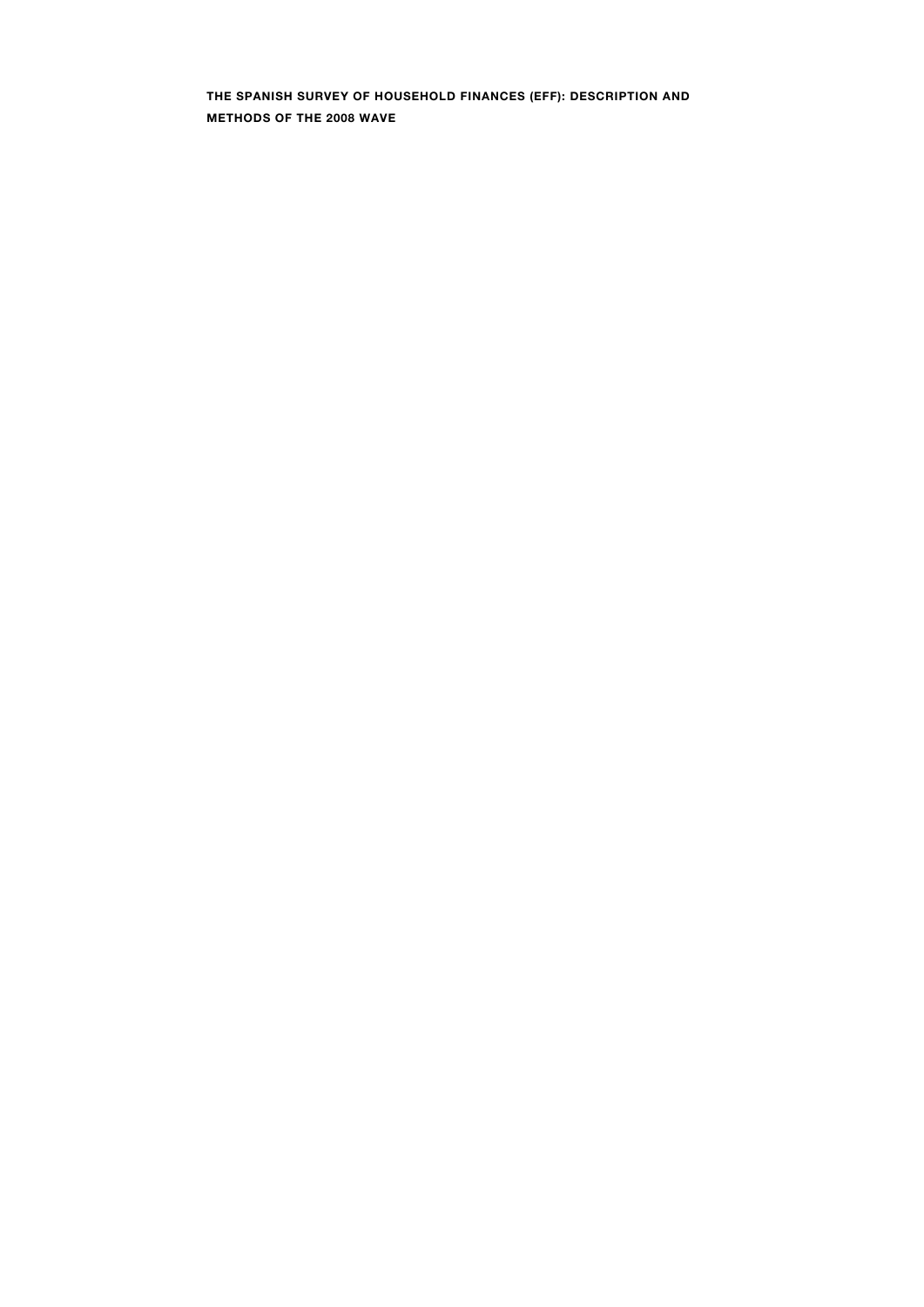# **THE SPANISH SURVEY OF HOUSEHOLD FINANCES (EFF): DESCRIPTION AND METHODS OF THE 2008 WAVE**

### Olympia Bover

DG ECONOMICS, RESEARCH, AND STATISTICS BANCO DE ESPAÑA

Documentos Ocasionales. N.º 1103 2011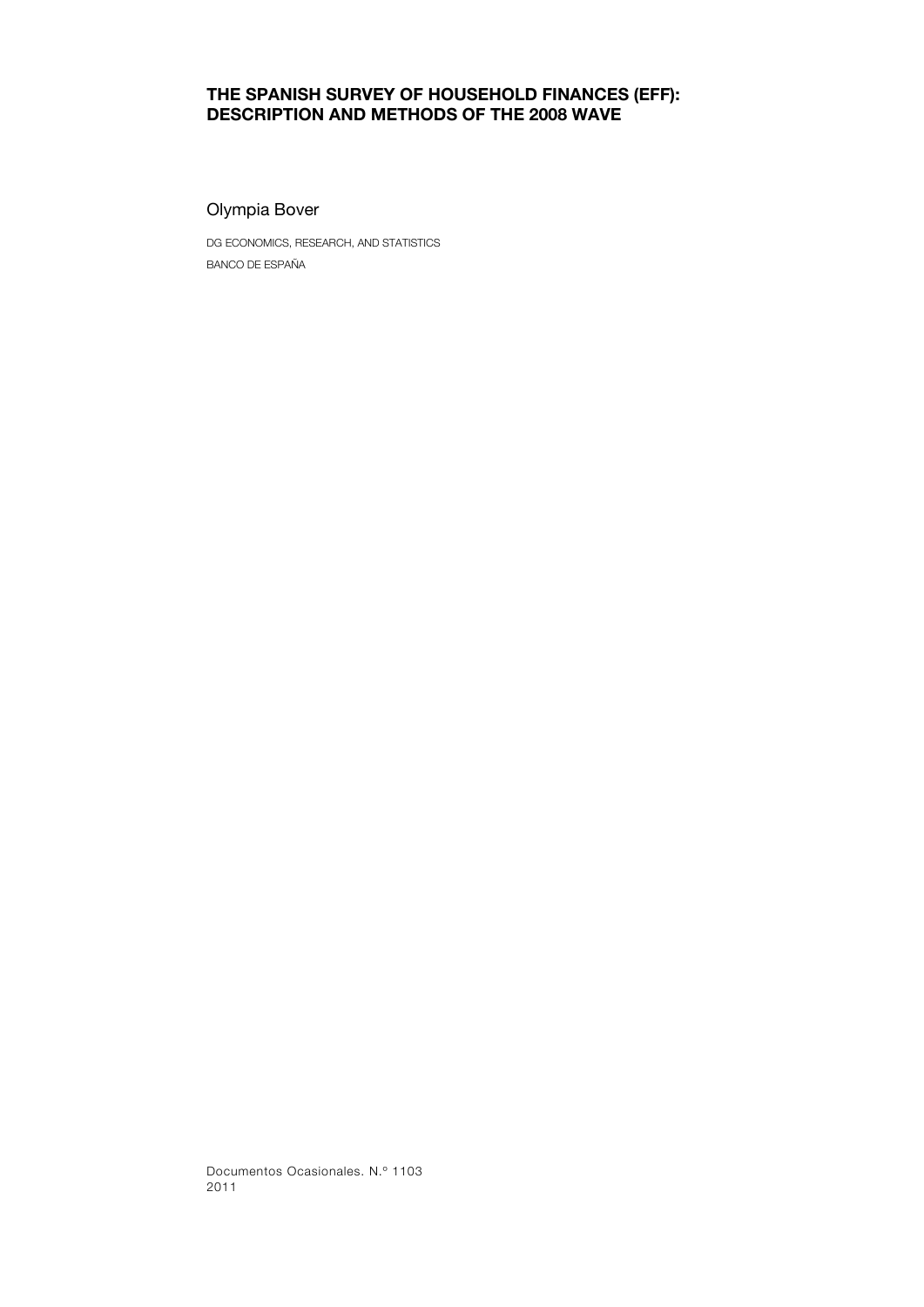The Occasional Paper Series seeks to disseminate work conducted at the Banco de España, in the performance of its functions, that may be of general interest.

The opinions and analyses in the Occasional Paper Series are the responsibility of the authors and, therefore, do not necessarily coincide with those of the Banco de España or the Eurosystem.

The Banco de España disseminates its main reports and most of its publications via the INTERNET at the following website: http://www.bde.es.

Reproduction for educational and non-commercial purposes is permitted provided that the source is acknowledged.

© BANCO DE ESPAÑA, Madrid, 2011

ISSN: 1696-2222 (print) ISSN: 1696-2230 (on line) Depósito legal: M. 30420-2011 Unidad de Publicaciones, Banco de España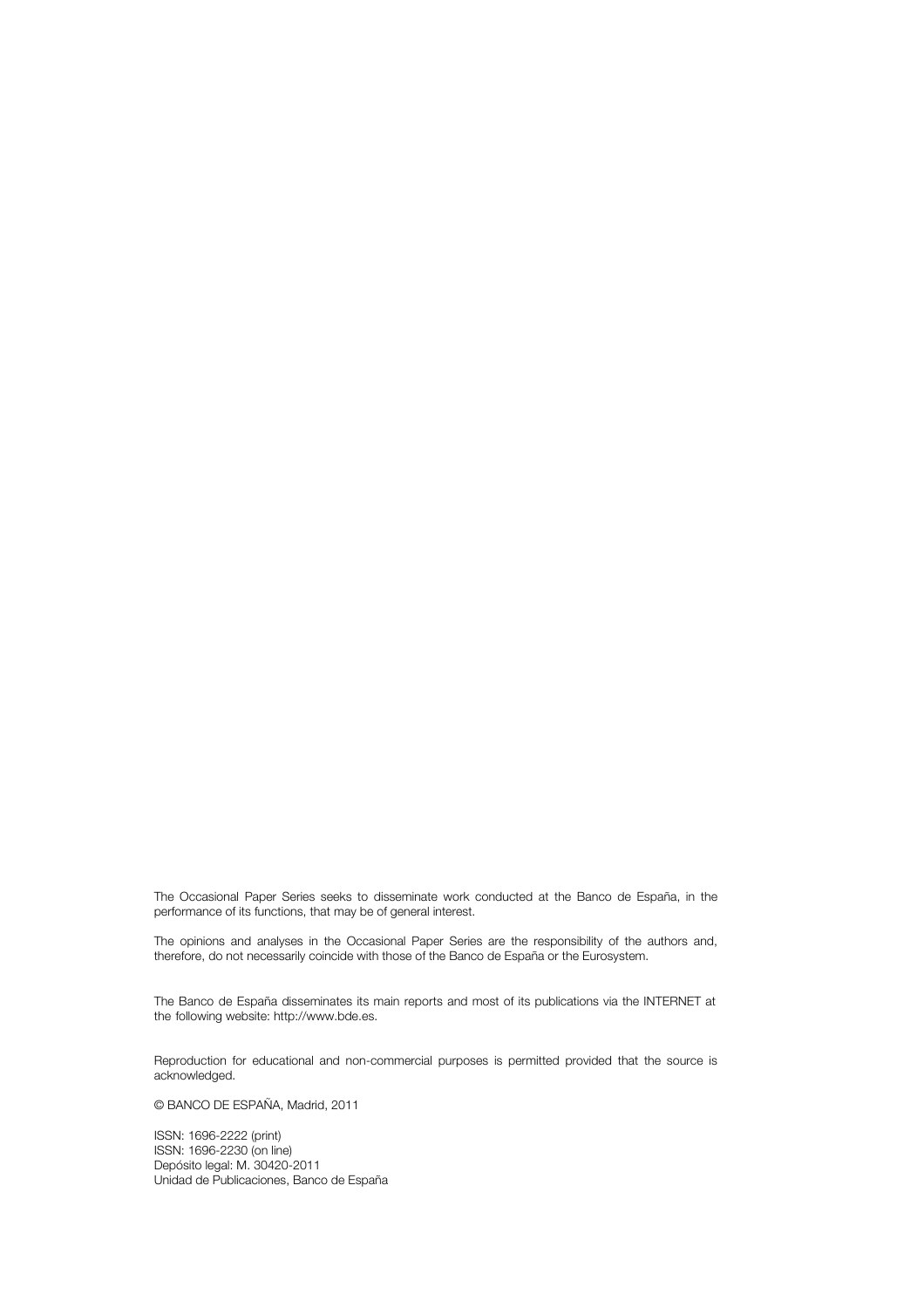#### **Abstract**

This paper describes the methods of the third wave of the Spanish Survey of Household Finances (EFF2008), paying special attention to the innovations relative to the previous waves. The EFF2008 was designed to give continuity to the information on household finances collected through the EFF2002 and the EFF2005. A desirable characteristic present in all three waves is the oversampling of wealthy households. This is achieved on the basis of the wealth tax through a blind system of collaboration between the National Statistics Institute and the Tax Office which preserves stringent tax confidentiality. An additional important characteristic of the EFF is that the second and third waves have a full panel component. Further, a refreshment sample by wealth stratum has been incorporated in those two waves to preserve cross-sectional representativity and overall sample size. The EFF is the only statistical source in Spain that allows the linking of incomes, assets, debts, and consumption at the household level. The usefulness of the information contained in a survey such as the EFF has led to the decision from the European system of central banks to conduct a household wealth survey in all euro area countries following a methodology similar to the EFF. Therefore, the EFF2008 will allow harmonized comparisons with the new European wealth surveys.

**Keywords**: wealth survey, oversampling of the rich, panel, refreshment sample, imputation.

**JEL classification:** C81, D31.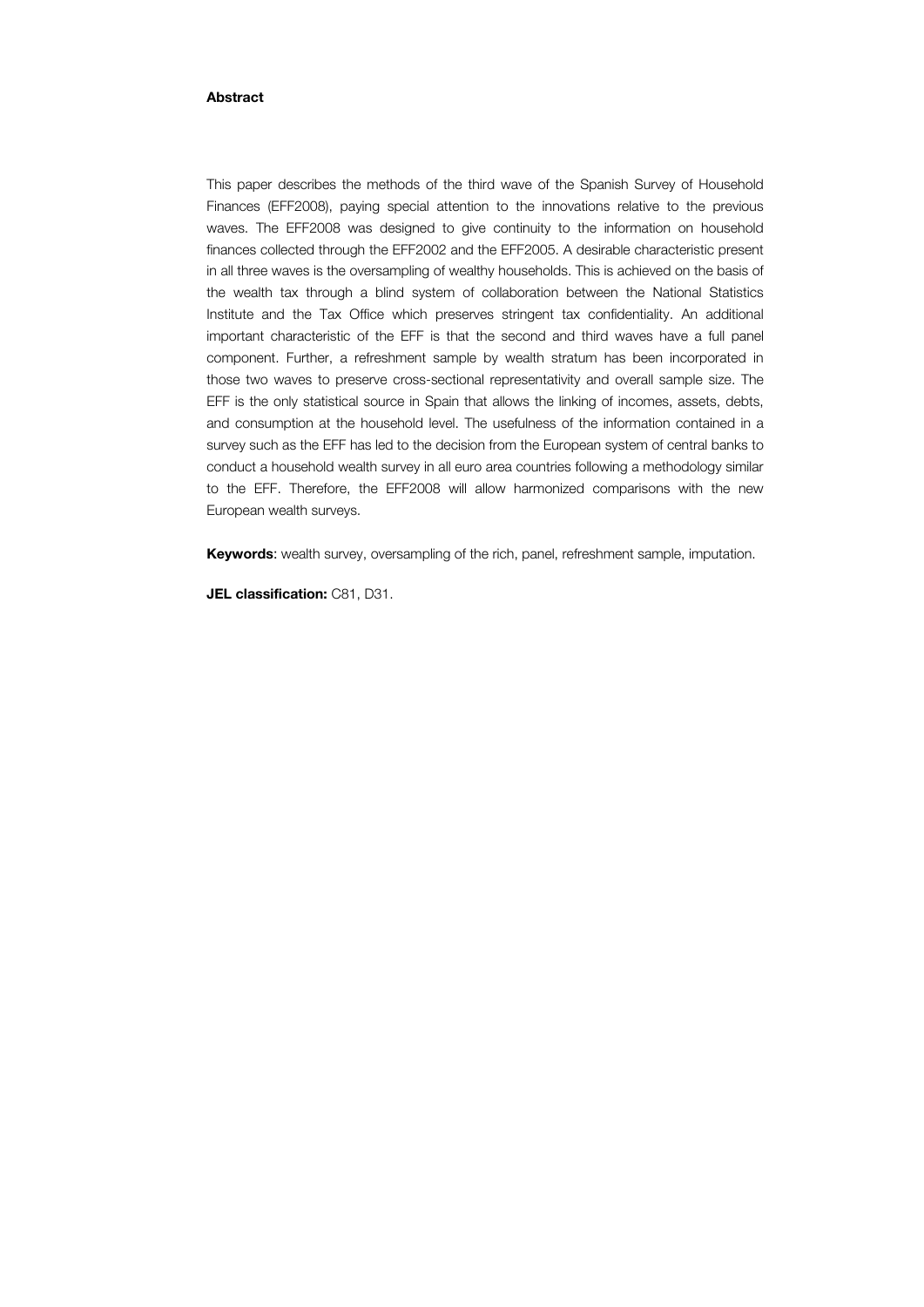#### **Resumen**

Este documento describe los métodos de la tercera ola de la Encuesta Financiera de las Familias (EFF2008), prestando atención especial a los cambios introducidos respecto a las olas anteriores. La EFF2008 fue diseñada para dar continuidad a la información sobre finanzas de los hogares recogida a través de la EFF2002 y la EFF2005. Una característica deseable presente en las tres olas es el sobre muestreo de los hogares más ricos. Este sobre muestreo se consigue a partir del Impuesto del Patrimonio a través de un mecanismo de colaboración ciego entre el Instituto Nacional de Estadística y la Agencia Tributaria que respeta estrictos requisitos de confidencialidad. Una característica adicional importante de la EFF es que la segunda y la tercera ola tienen un componente de panel completo. Además, se ha incorporado una muestra de refresco por estratos de riqueza en esas dos olas para mantener la representatividad de corte transversal y el tamaño muestral total. La EFF es la única fuente estadística en España que permite relacionar las rentas, los activos, las deudas y el gasto de cada unidad familiar. La utilidad de la información recogida en una encuesta como la EFF ha llevado a la decisión por parte del sistema europeo de bancos centrales a realizar una encuesta de riqueza a los hogares en todos los países del área del euro siguiendo una metodología similar a la EFF. Por lo tanto, la EFF2008 permitirá comparaciones armonizadas con las nuevas encuestas de riqueza europeas.

Palabras claves: encuesta de riqueza, sobre muestreo de los hogares más ricos, panel, muestra de refresco, imputación.

**Códicos JEL:** C81, D31.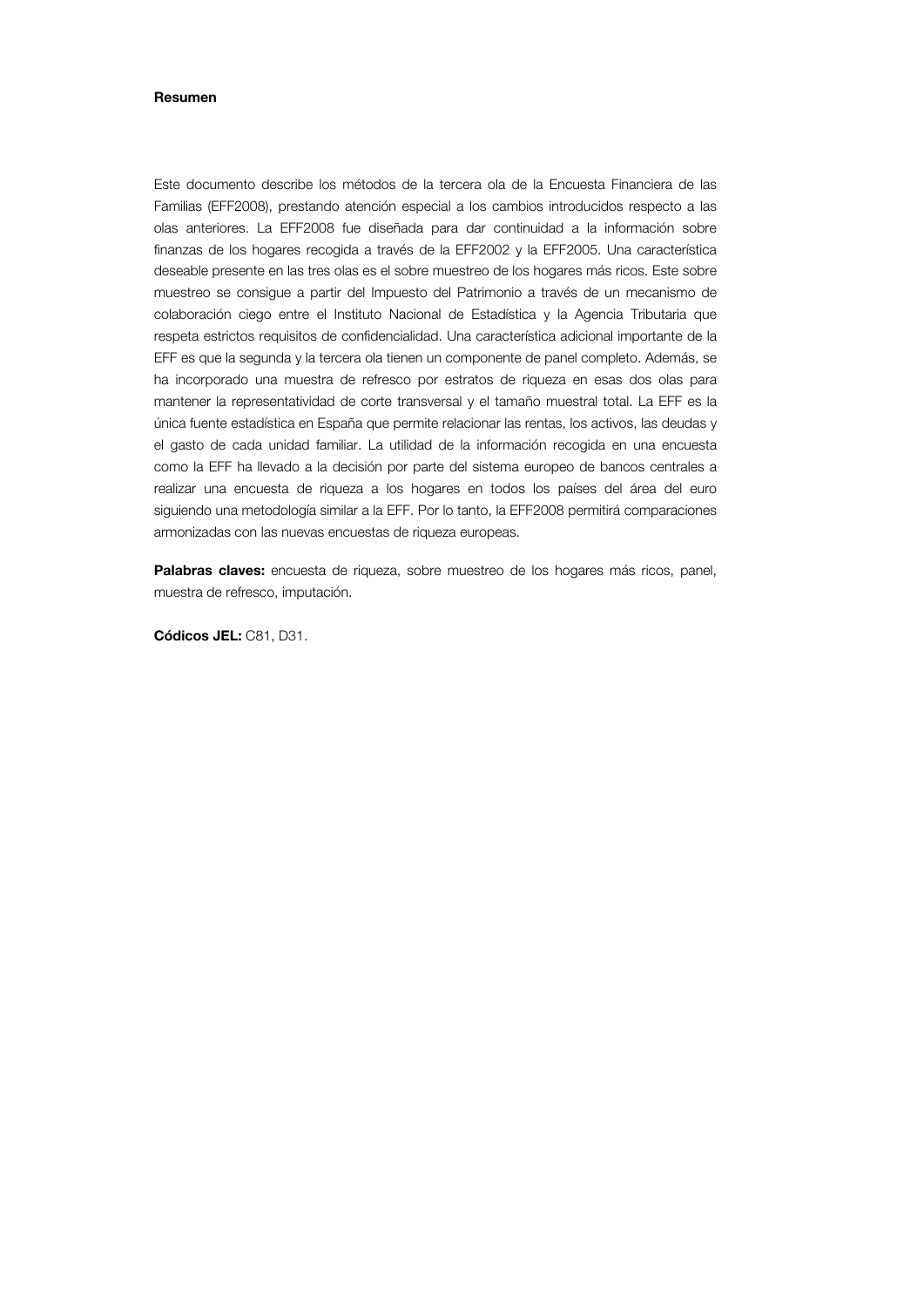### **1 Introduction**

The Spanish Survey of Household Finances (EFF) is a survey conducted by the Banco de España that collects information about income, assets, debts, and consumption at the household level. The third wave of the EFF, referring to end of the first quarter of 2009, was conducted to bring up to date the information on household finances first collected in 2002 and then in 2005. It contains the same type of information approximately three years later and hence allows the changes that have occurred since then to be assessed. It also provides an updated representative picture of the structure of household assets and debts at the household level<sup>1</sup>. Moreover, since part of the EFF sample is a panel, the combined samples provide information on the distribution of individual changes between periods.

A desirable characteristic of the EFF present in all waves to date is the oversampling of wealthy households. The distribution of wealth is heavily skewed and moreover some types of assets are held by only a small fraction of the population. Therefore, unless one is prepared to collect very large samples, oversampling is important to achieve not only representativeness of the population but also of aggregate wealth. Furthermore, it is necessary to enable the study of financial behaviour at the top of the wealth distribution.

Oversampling in the EFF is achieved thanks to the collaboration of the Tax Office and the National Statistics Institute on the basis of individual wealth tax records, while preserving stringent tax confidentiality.

An additional important characteristic of the EFF is that the second and third waves have a full panel component. Having a panel allows the study of transitions and to account for heterogeneity among households. This was judged important both for descriptive and research purposes. On the other hand, a complete fresh cross-section would be better for capturing the structure of the population at the time of the survey. The compromise adopted was to try to re-interview all the previous wave respondents and, additionally, to incorporate a refreshment sample to preserve cross-sectional representativity and overall sample size.

The usefulness of the information contained in a survey such as the EFF has led to the decision from the European system of central banks to conduct a household wealth survey in all euro area countries following a methodology similar to the EFF. Therefore, the EFF2008 will allow comparisons with the new harmonised European wealth surveys, known as "Household Finance and Consumption Survey" (HFCS).

This paper describes the main features of the methods of the EFF2008. Section 2 briefly outlines the questionnaire. Section 3 describes the sample design. Section 4 presents the fieldwork and an analysis of unit non-response. Section 5 describes the final sample, in particular the panel component and the amount of oversampling. Section 6 discusses the calculation of cross-sectional and longitudinal weights. Lastly, Section 7 presents an analysis of item non-response and concludes with some brief comments on imputation issues.

**<sup>1</sup>.** The fourth wave is foreseen to take place at the end of 2011.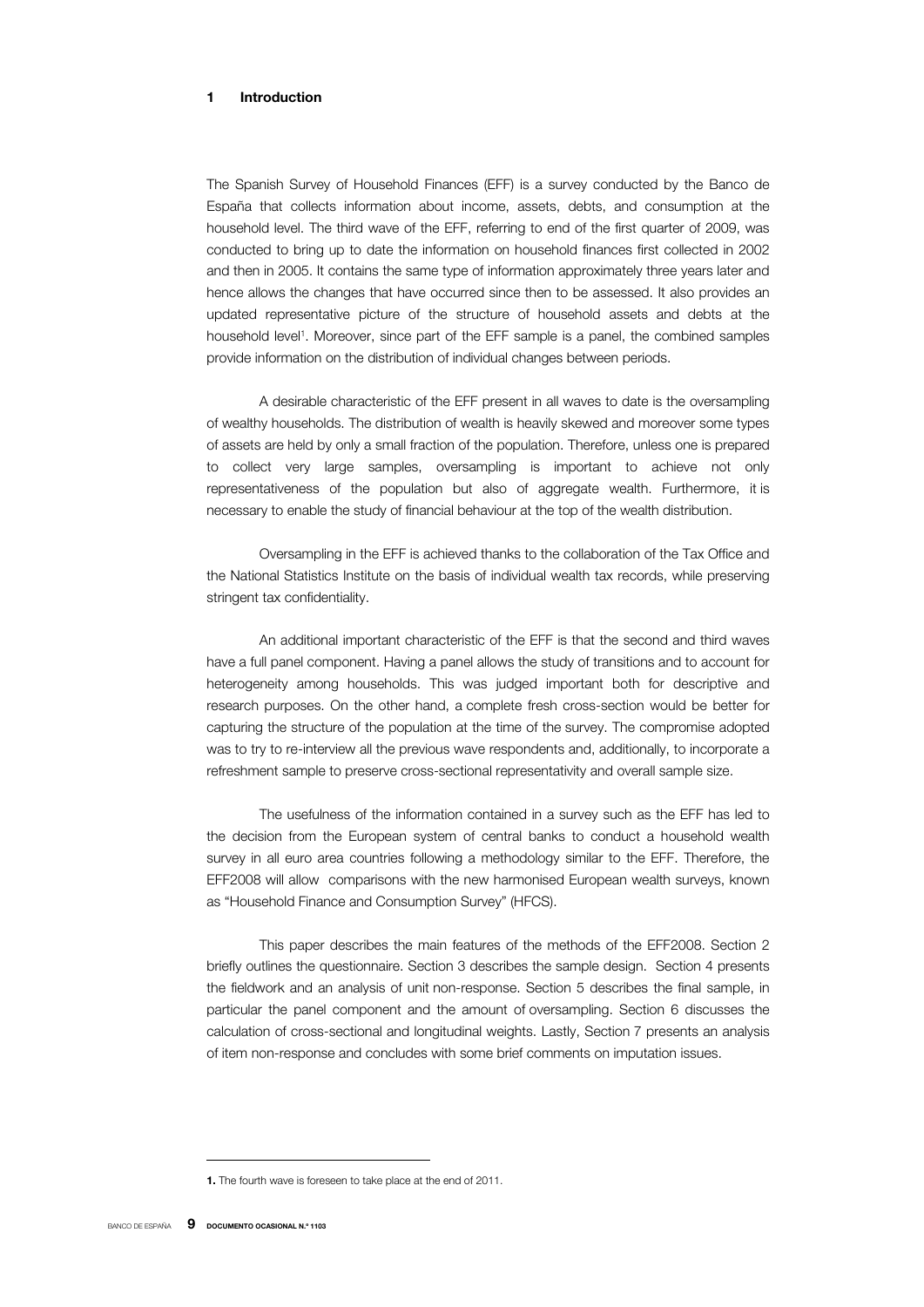#### *2.1 Contents*

The questionnaire is fundamentally the same as in the previous waves with some minor changes detailed below. We list here its main sections for completeness:

- 1. Demographics<sup>2</sup>
- 2. Real assets and their associated debts
- 3. Other debts
- 4. Financial assets
- 5. Pension plans and insurances
- 6. Labour market situation and labour income (for all household members)
- 7. Non-labour income in the previous calendar year (2007)
- 8. Means of payment
- 9. Consumption and savings

This questionnaire was presented as a 'Computer Assisted Personal Interview' (CAPI) in all waves. Compared to paper questionnaires the use of CAPI facilitates the task of the interviewers in what is a complex questionnaire, allows some basic checks for errors at the interview stage, and enables automatic conversion from pesetas to euros and vice versa.

The median time taken to complete the EFF2008 questionnaire was around 50 minutes and 90% of the interviews took less than one and a half hour. For 1% of the interviews the duration was above 229 minutes<sup>3</sup>.

Table 1 reports some figures concerning the number of questions put to households. The number of questions asked is similar with that for previous EFF's, with 14 (13) additional questions at the mean (median) due to a more explicit determination of the listing of household members.

#### *2.2 Changes with respect to the 2005 wave*

In order to allow full comparability with the new European wealth surveys (i.e. with the HFCS) some small changes with respect to the 2005 version of the questionnaire have been introduced. First, a more explicit grid of questions determining the members of the sample households has been introduced. These questions contain unified criteria across countries intended to obtain a comparable definition of household. However, they often turned out to be burdensome for the respondents. Second, equity in privately held businesses is now determined independently from self-employment status. It is possible that this approach uncovers more private businesses than those detected in previous waves. Third, at the end of the asset sections we have introduced questions about ownership of managed accounts regarding assets not included in the specific asset categories. Lastly, we have added some additional questions on inheritances received.

**<sup>2</sup>.** The demographic questions were worded so as to be comparable with similar questions in other household surveys carried out by the National Statistics Institute, the EU-SILC in particular.

**<sup>3</sup>.** For such cases we tried to confirm the length with the interviewer since some originally very lengthy interview times were due to the interviewer forgetting to close the CAPI at the end of the interview and realizing this only later on.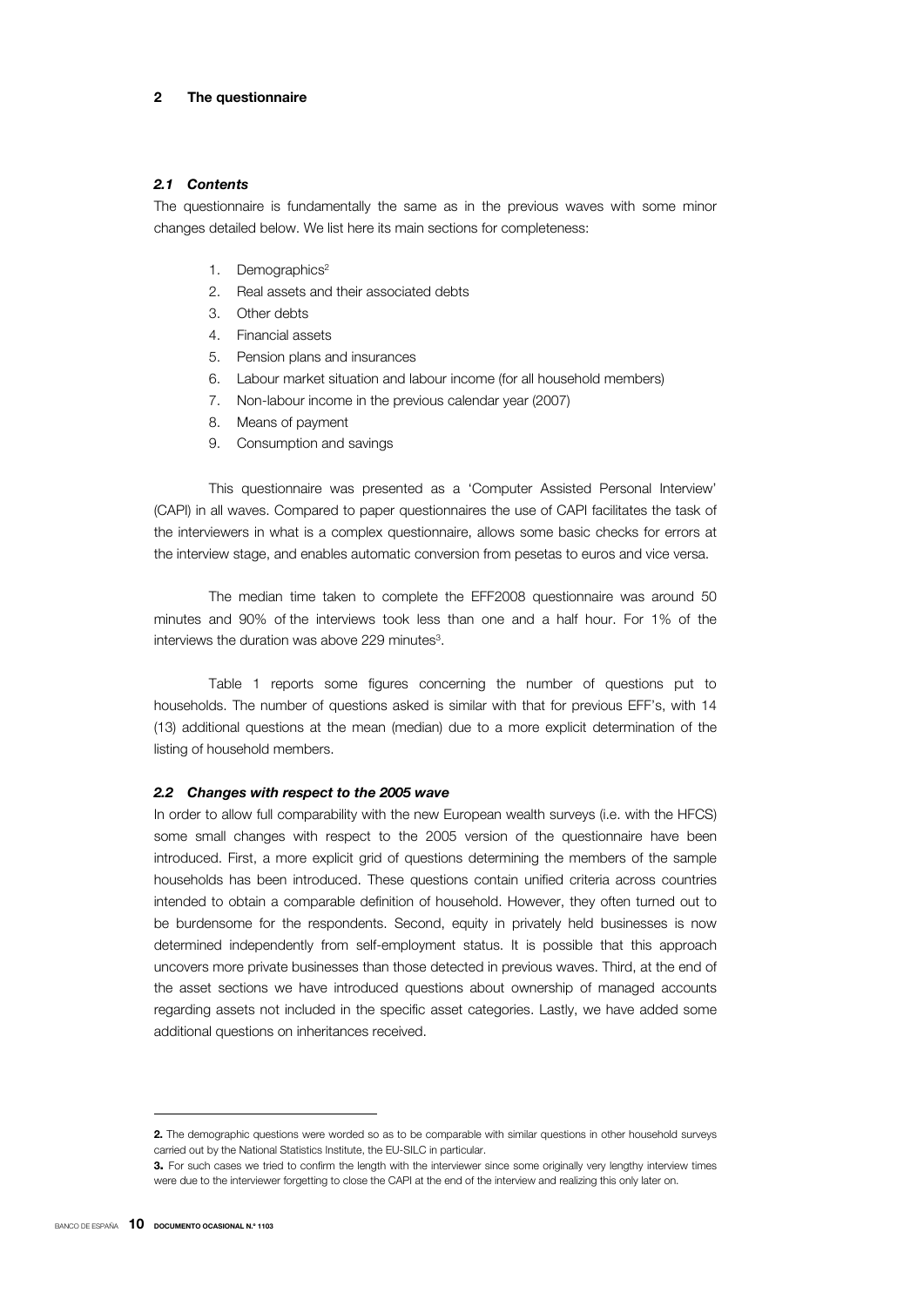Completing the process initiated in the 2005 wave, all euro questions can be answered in intervals (self-reported ranges or choosing a predefined range from a list) when the respondent is unable or unwilling to provide a point estimate<sup>4</sup>.

Additionally, in the EFF2008, interviewers may introduce comments that may help improve the quality of the data at any stage of the interview. This has proved very useful during editing by the Banco de España to correct mistakes or understand particular situations.

**<sup>4</sup>.** A self-reported range is defined by a lower and/or upper bound provided by the household. The possibility of having successive open range questions was not considered since we felt it could alienate respondents.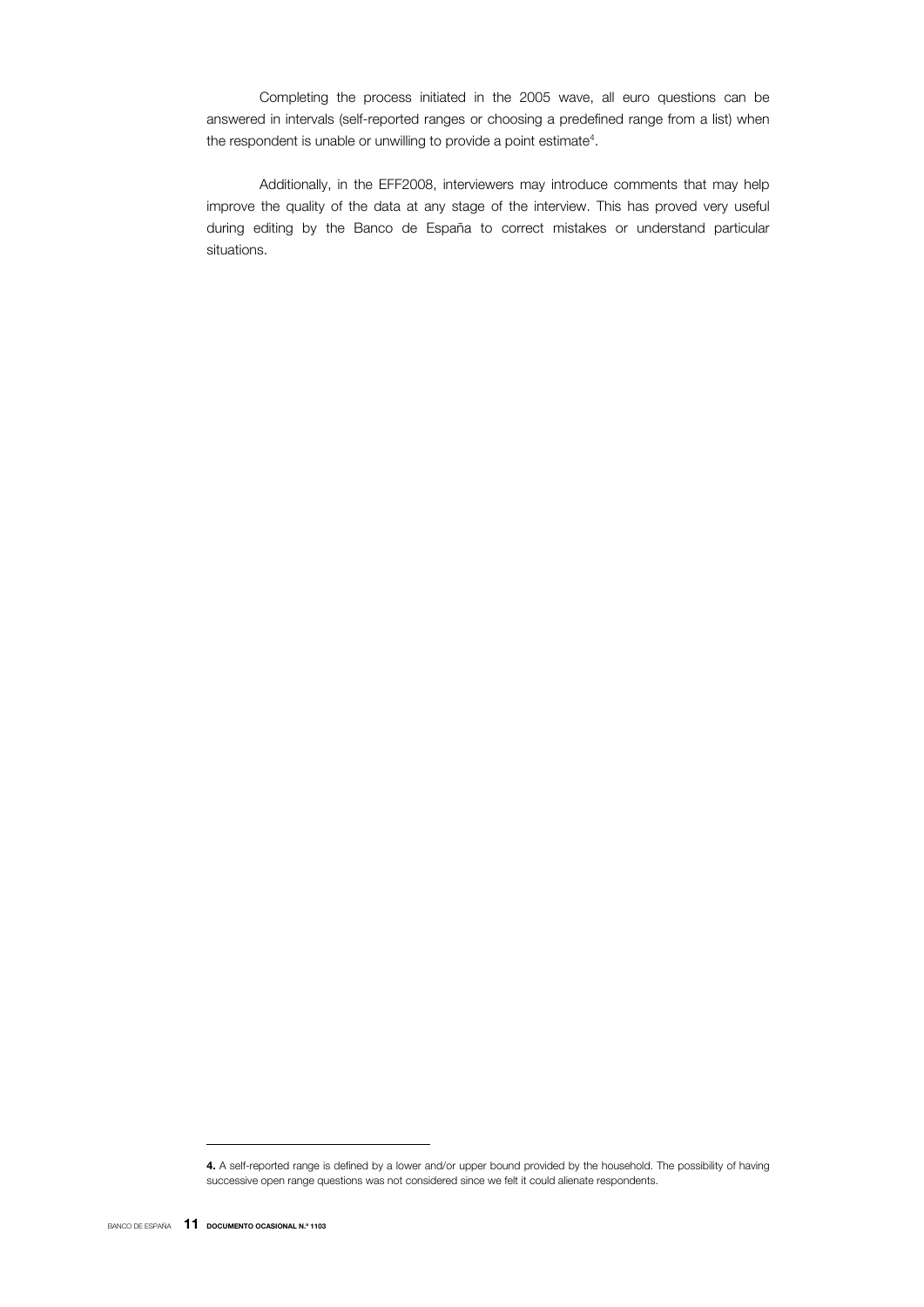#### **3 Sample design**

A fundamental characteristic of the EFF sample is that there is oversampling of the wealthy. This was judged important when designing the EFF since typically a small fraction of the population holds a large share of household wealth and, furthermore, many financial assets are held by only a small fraction of the population. Therefore, a standard random sample would not contain enough observations for many key analyses of wealth microdata. Thanks to the collaboration of the National Statistics Institute and the Tax Office, we were able to achieve a significant oversampling of the wealthy in the EFF.

In this third wave of the EFF we had, like in the second wave, two objectives. Firstly, we aimed to achieve a sample with the same overall characteristics as in the EFF2002, namely a sample representative of the current population with oversampling of wealthy households following the same criteria as in the first wave. Secondly, we wanted a part of this sample to be a panel by re-interviewing the 5,962 households that took part in the second wave. The panel component provides statistical information on transitions between states and individual changes in magnitudes. Moreover, it facilitates the study of causal effects.

To achieve this goal a refreshment sample by wealth stratum was designed to supplement the panel component up to a total sample size of 7,000 households and to ensure that, when used jointly with the panel, the overall sample would fulfil representativity and oversampling requirements. As a preliminary step for the design of the refreshment component, the wealth (and income) tax information of the panel sample was updated.

#### *3.1 Basis for oversampling of the wealthy*

In Spain there is a wealth tax ('Impuesto sobre el Patrimonio') and the EFF oversampling is based on individual wealth tax file information. The people liable to wealth tax in Spain in 2006 (which was the tax year used in selecting the 2008 sample) were those with taxable wealth over €108,000. In 2006 around one million individuals (corresponding to approximately 728,000 households) filed a wealth tax return.

The choice of wealth strata was based on the percentile distribution of households filing a wealth tax return. We define eight strata which were oversampled progressively at higher rates. The intervals used for the EFF2002 and the EFF2005 were the same but we updated them for the EFF2008 (see Table 2 for the definition of the new intervals). Strata 2 and 3 capture slightly less than half of the distribution of taxable wealth. Strata 4, 5 and 6 capture the third and fourth quartiles except for the last two percentiles, which are represented by the last two strata.

In Navarre and the Basque Country there was no oversampling of the wealthy because the national Tax Office does not hold the personal tax file information for these regions.

#### *3.2 Sampling design*

The population frame for the sample was the Population Register corresponding to January 20085, in which the units are households as defined by their postal address. With this

**<sup>5</sup>.** This is usually obtained the following March/April.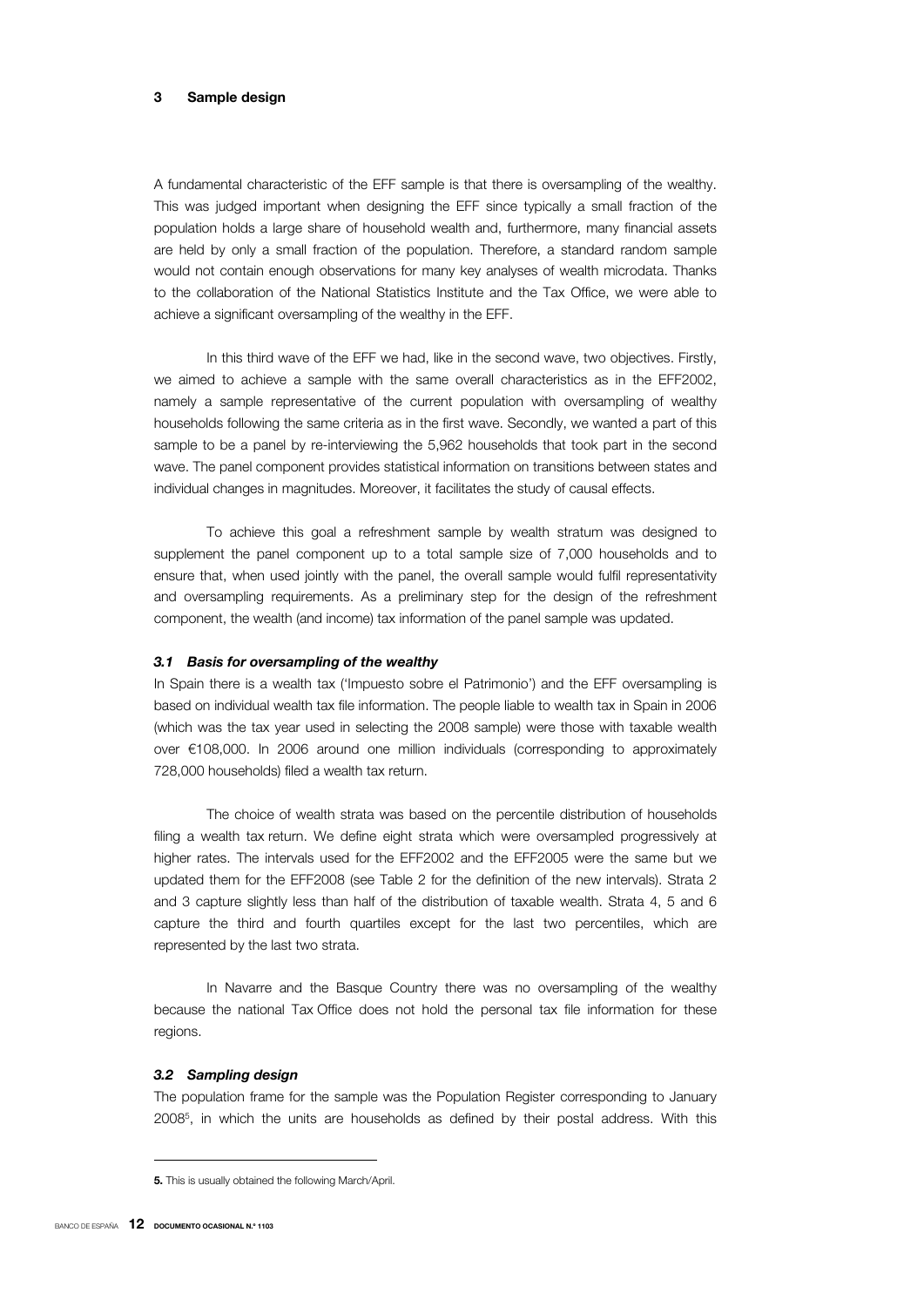information sent by the National Statistics Institute to the Tax Office, the latter constructed for each address three variables based on information drawn from both wealth and income tax returns. These data were the starting point for the sampling.

The first variable, the wealth stratum indicator, is based on the total declared taxable wealth of the household, which was obtained by adding up the returns of all its members when applicable. The second, for those filing income tax but not wealth tax returns, is a variable indicating the quartile in the national taxable income distribution to which the household belongs. Finally, information on the per capita income of the household was also added. The income variables were helpful in the selection of sample replacements (as we shall see below), and to ensure that households from all income levels were selected in the sample. The latter was obtained by using systematic sampling with random start in a properly ordered data frame. Furthermore, the income quartile indicator was used to correct for non-response in large cities. The tax information available at the time was related to 2006. This entailed some limited mismatch between the two sources.

The sampling design differed depending on municipality size. For all provincial capitals (there are 52 of them) and municipalities over 100,000 inhabitants, fresh oversampling was designed to supplement the panel sample by wealth stratum taking into account the updated wealth strata of panel households. Within each of the eight wealth strata the new sampling was random, closely following the sampling procedure used in the first and second waves for municipalities of that size.

For municipalities with 100,000 or fewer inhabitants there was no fresh oversampling. The sampling was a two stage cluster design in which the primary sampling units (PSUs or 'secciones censales') were the same as those used in the first and second waves<sup>6</sup>. Within each PSU, households were randomly selected to supplement the panel households belonging to it, up to an overall number of seven households per PSU. In the first wave oversampling in these type of municipalities was achieved only for PSUs with ten or more wealth tax filers. For these PSUs four wealth tax filers and four non-wealth tax filers had been drawn.

Sampling for Navarre and the Basque Country was similar to that for the group of smaller municipalities but with a finer stratification by municipality size for small municipalities. Specifically, the panel sample was supplemented up to a total of seven households within each of the PSUs used in the previous two waves.

#### *3.3 Confidentiality guarantees*

The Tax Office is subject to very stringent confidentiality requirements and cannot release any personal tax information (not even in the form of ranges). To overcome the problem and enable wealth tax oversampling while preserving confidentiality, the National Tax Office volunteered to actually do the random sample selection itself as instructed by the Banco de España and the National Statistics Institute.

#### *3.4 Replacements*

To try and preserve as much as possible the oversampling scheme devised for large municipalities and all provincial capitals, tightly controlled replacements were chosen<sup>7</sup>. The

 $\overline{a}$ 

**<sup>6.</sup>** In the first wave the PSUs were selected with a probability proportional to their population.

**<sup>7</sup>.** In the first wave controlled replacements were also chosen in small municipalities in the case of PSUs with 10 or more wealth tax filers.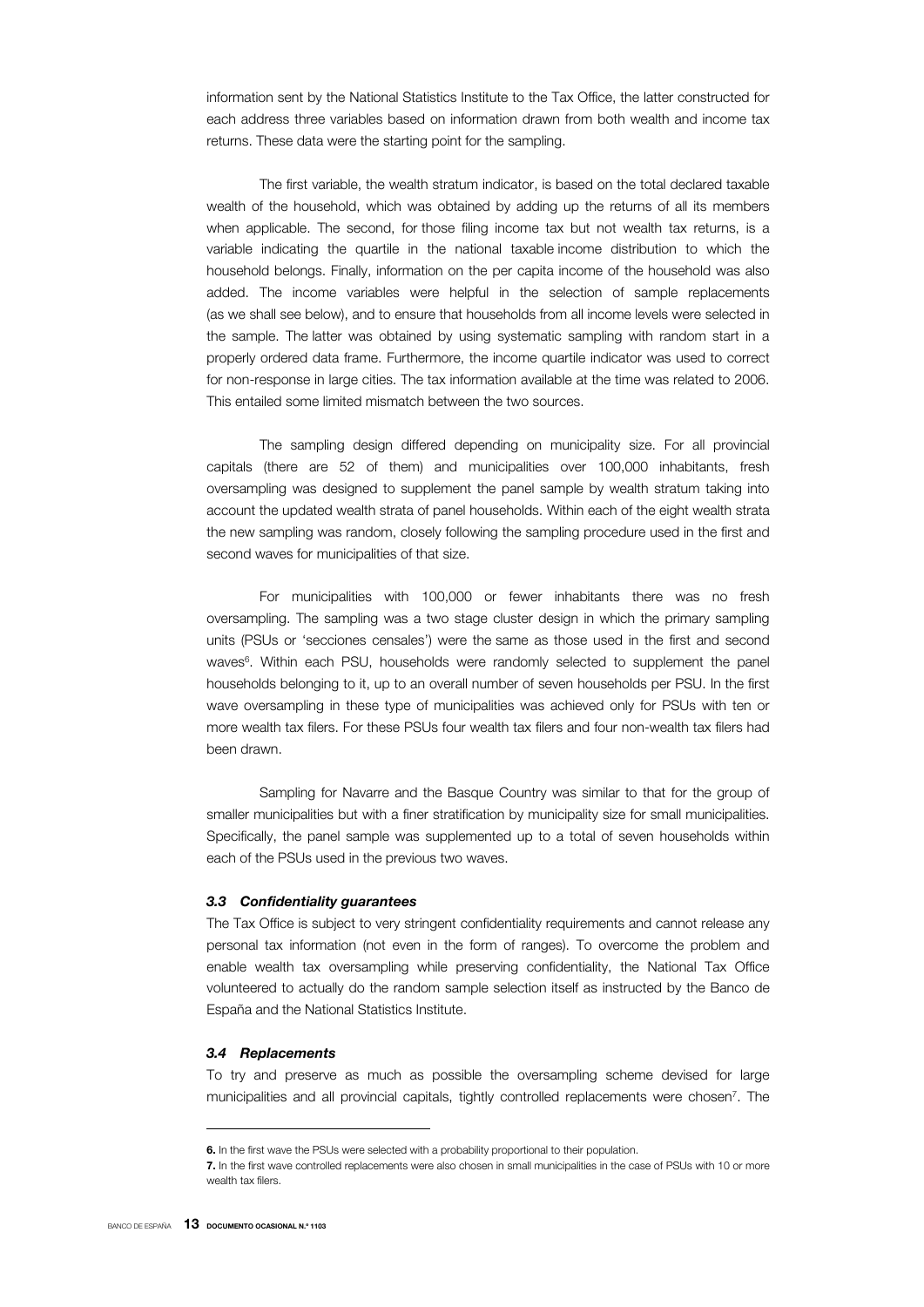use of controlled replacements is similar to post-stratification and weight adjustments within cells when data collection is completed. An important reason in our case for having controlled replacements was the fact that we do not have any indication of the wealth stratum to which the sample households belong, thus ruling out the possibility of a 'directed' effort during the field work should it be found that the response rate of certain strata was particularly low.

In particular, in large cities and provincial capitals up to four replacements were provided for each original household in the sample that would serve as replacements of that household only. These replacements were the two households immediately before and the two immediately after the household in a list ranked by income quartile (for non-filers of wealth tax), wealth stratum, and per capita household income. Replacements had to belong to the same income quartile (for non-filers of wealth tax returns) or the same wealth stratum as the sample household. This was done within municipalities to keep replacements geographically not too distant from the original sample household. In the case of smaller municipalities, Navarre, and the Basque country, a more standard scheme of a pool of eight replacement households as potential substitutes for eight sample households (within the same PSU) was adopted.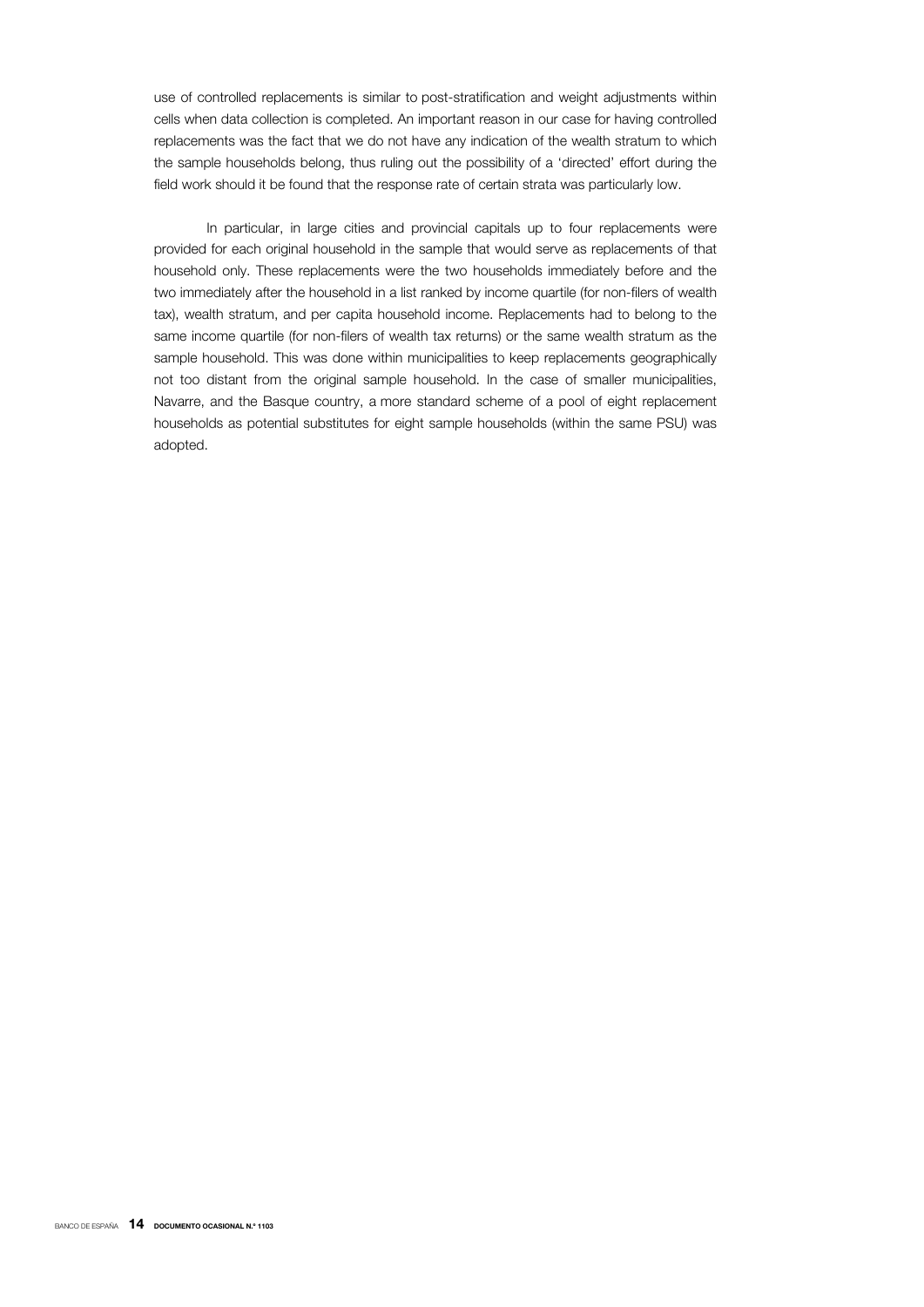#### **4 Fieldwork**

The fieldwork lasted just over 8 months, from approximately end November 2008 to July 2009<sup>8</sup>,<sup>9</sup>. During that time 11,782 households were contacted<sup>10</sup>. Given the distribution of interviews over the fieldwork period, the reference period for the EFF2008 is end of March 2009, when half of the complete valid interviews had been collected.

The programming of the CAPI questionnaire and the fieldwork were contracted out to NORC (Chicago University). This allowed the EFF2008 to benefit from NORC experience in conducting the Survey of Consumer Finances (SCF) in the US on behalf of the Board of Governors of the Federal Reserve System since 1993. In turn, NORC hired a local fieldwork agency (Metroscopia) to have access to local interviewers. The local company worked under NORC close supervision.

The fieldwork for wealth and income surveys is particularly demanding because of high unit non-response due to the nature and difficulty of the questions asked.

#### *4.1 Efforts to reduce non-response*

A pack with introductory letters from the Governor of the Banco de España and from the fieldwork agency, and a brochure was sent by the fieldwork company to the sample households. A website and telephone numbers were also provided for households to confirm the legitimacy of the survey and answer questions they might have. The Banco de España local branches were notified of the survey since people often turned to them for confirmation.

When visiting households, interviewers took with them some additional documentation to illustrate the way the data collected were used. In particular they would provide the household with a copy of the Banco de España Economic Bulletin article describing the results of the EFF2005 as well as a selection of articles that appeared in a variety of newspapers following the publication of the EFF2005 results. Finally, a token gift was offered to participating families and another to panel households even if they did not agree to collaborate in the third wave.

#### *4.2 Training the interviewers*

To minimise non-response and ensure good quality data, a proper training of interviewers is of paramount importance. For the EFF2008 there was one centralized training during the third week of November, just prior to the start of data collection. This took place in a hotel around 100 km outside Madrid to try and ensure full-time commitment to this task. First, from Monday to Wednesday, the 14 field managers were given a two and a half days briefing. Following this, from Thursday to Sunday, 80 interviewers had a three and a half days long training. During these sessions the questionnaire was analysed in detail by going through hypothetical cases and getting familiar with this particular CAPI application. Various representatives of the Banco de España participated in these sessions to explain the importance and difficulty of the project and to clarify any matters arising during the explanation of the questionnaire*.* Arguments to reduce non-cooperation were also discussed as well as appropriate ways of approaching households. Prior to the training all interviewers

 $\overline{a}$ 

**<sup>8</sup>.** Some delay with the programming of the CAPI questionnaire prevented a preferable early October start.

**<sup>9</sup>.** For the number of interviews completed by month of fieldwork see Table 3.

**<sup>10</sup>.** See Table 4 for more details.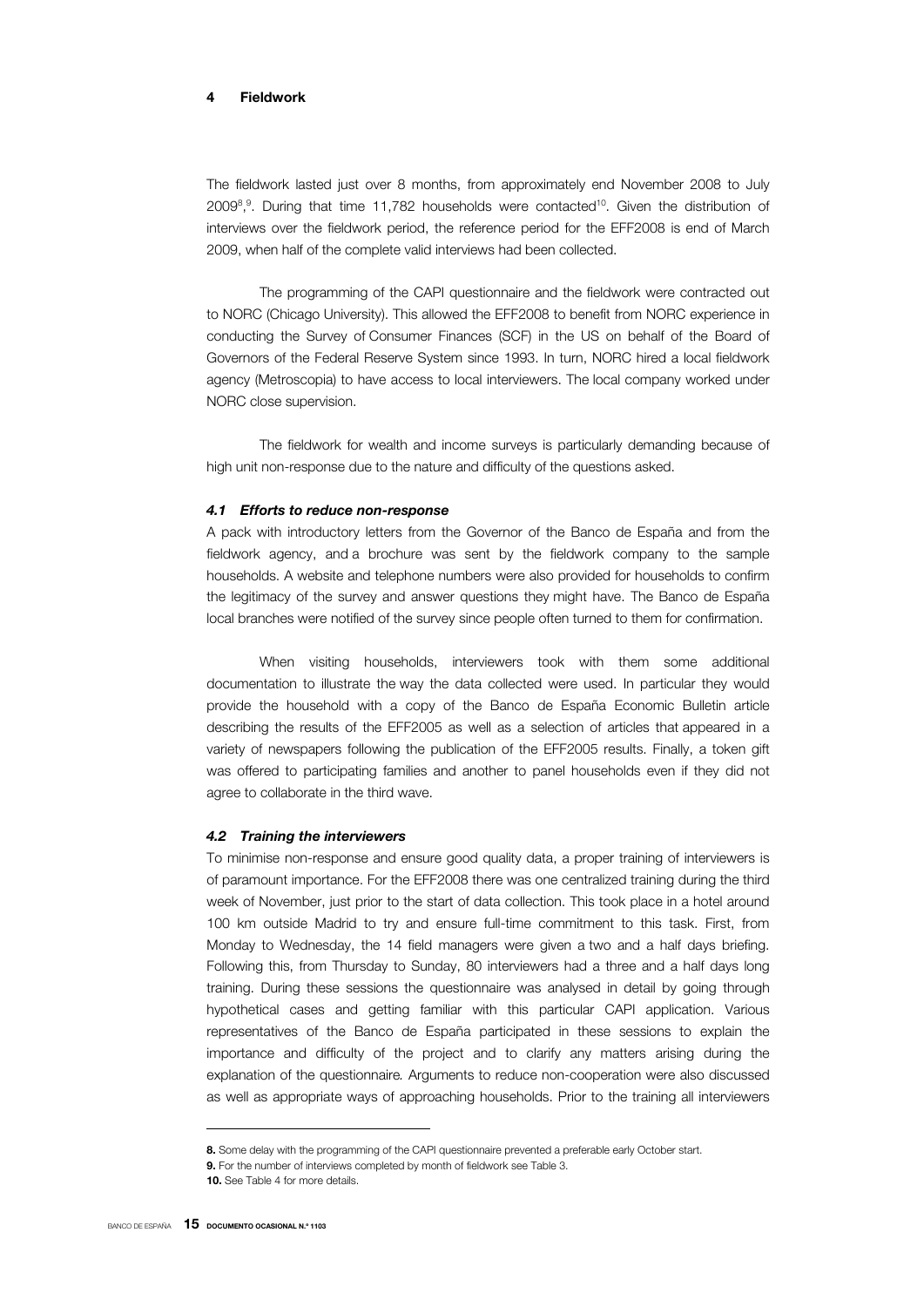were sent material to familiarize themselves with the study. At the end of the training, all interviewers had to conduct a mock interview with a predefined script and an exercise in gaining cooperation from households.

Three months into the fieldwork additional interviewers were recruited to replace those that had dropped-out. In order to train them, three additional trainings took place in Barcelona, Madrid, and Seville. The contents and length of these briefings was similar to the main one conducted before the start of the fieldwork.

#### *4.3 Interviewer incentives and production*

In the 2008 wave interviewers were paid according to the number of interviews they completed, with some nonlinearities to encourage production<sup>11</sup>. Payment per completed case as opposed to fix weekly/monthly pay is the scheme used by most fieldwork companies in Spain<sup>12</sup>.

The median number of interviews completed per interviewer was 55 (the mean was 71) with six interviewers completing over 200 cases. The most productive interviewers completed 50% of the cases in the final sample.

#### *4.4 Tracing panel households*

All addresses of households that participated in the EFF2005 were visited. A household was considered a panel household if at least one of its 2008 members was a member of a participating 2005 household. Sometimes the panel status of the people currently living at the panel addresses was not straightforward from current household members' recollection because members involved in answering in the 2005 wave had left or died. During the visit, and in order to establish the panel nature of current members (and match them to the 2005 members), some automatic comparisons of demographic information about household members between the two waves was performed. This included first name, gender and month and year of birth. A thorough inspection of the panel status of households, their members, and their matching between waves was later carried out by the Banco de España, as reported below.

A fraction of households interviewed for the EFF2005 were not found at their 2005 address. Some of them had moved but for others there seemed to be a mismatch between addresses in the two waves. Efforts were made to trace and re-interview households that participated in the EFF2005 but had moved since. Overall, 62 of them were interviewed at a new address.

#### *4.5 Never at home and Refusals*

As seen in Table 5, aggregate co-operation rates [defined as completed/(completed+refused)]<sup>13</sup> for the whole sample mask significant differences between the panel and the non-panel components14. Overall, the co-operation rate of the panel component is 76.6% compared to 44.8% for non-panel. These differences are large in all strata. The smallest differences occur for Navarre and the Basque Country (approximately 20.4 percentage points difference) and the differences are larger for the highest wealth stratum (45.2 percentage points difference).

**<sup>11</sup>.** There was also a small retribution for each visit that did not end up with an interview.

**<sup>12</sup>.** In 2002 interviewers were also paid per completed interviews. In 2005 payment was established according to a (nonlinear) per completed interviews scheme but with a minimum pay per month of work.

**<sup>13</sup>.** Refusals include straight refusals (3,794), deceased household head (20), language problem (21), and ill/disabled (123).

**<sup>14</sup>.** The figures in Table 5 were provided by the Tax Office due to confidentiality restrictions.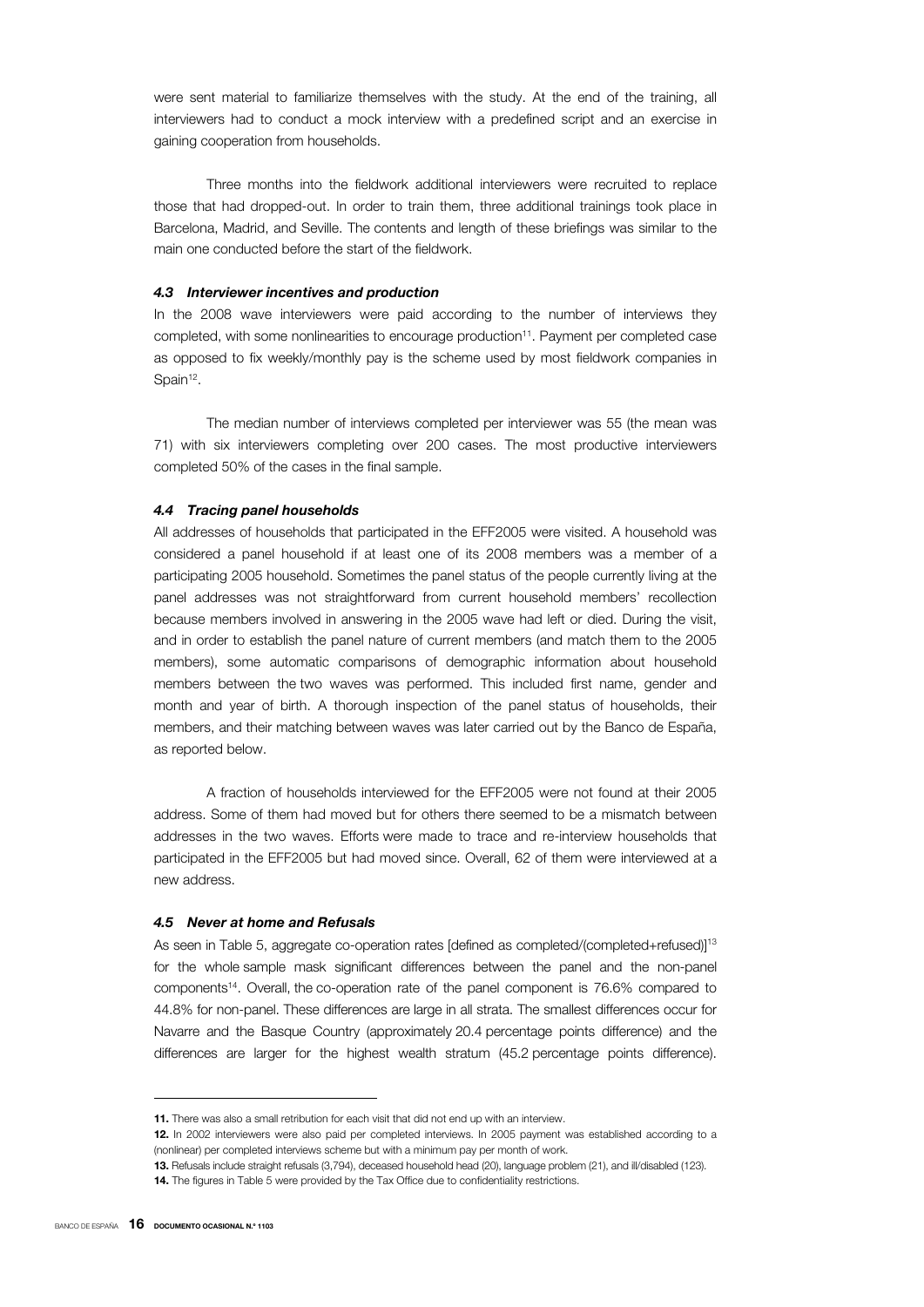Furthermore, while there is a clear non-random component in these rates for the non-panel sample (they decrease as we move up the wealth strata from 50.5% to 27%), this is not the case for the panel sample.

There is an improvement in the co-operation rates of the non-panel component (44.8% overall) compared to those obtained in the EFF2005 (38.6% overall). Moreover, this is true for practically all strata. These higher co-operation rates in 2008 may be due to closer monitoring of the interviewers and constant feedback on their work both from NORC/Metroscopia management and from the Banco de España.

The number of households for which the interviewer was unable to find anybody at home after five attempted visits (having confirmed that the address corresponds to the household) is not large (5.4% of total attempted contacts) and, higher for the non-panel part as compared to the panel. By strata, never at home rates are significantly higher for the top stratum and similar in both the panel and non-panel parts. Finally, comparison of the EFF2008 and EFF2005 shows that a substantially smaller number of addresses were visited without finding anybody at their main residence in 2008 (637 in 2008 compared to 1602 in 2005).

As a descriptive device, Table 6 presents logit parameter estimates of the accepted vs. refused<sup>15</sup> decision to participate in the EFF2008, along with some information at our disposal about non-participating households. We separate the panel and the nonpanel samples given the very large differences in unconditional co-operation rates just described above. The most noteworthy feature that emerges is that both for panel and non-panel households the probability of co-operating diminishes with municipality size although this differences are less significant in the case of panel households. As for other variables, the building condition and type of area variables recorded by the interviewer do not provide very telling results. Regarding differences across regions, households in Catalonia and Cantabria are significantly less inclined to co-operate as compared to the rest, both in panel and in non-panel households. In contrast, households in Murcia are the ones with the higher probability of cooperation.

#### *4.6 Control and validation*

The data from the completed interviews were revised in detail by the team at the Banco de España to uncover potential inconsistencies and implausible values. This process was undertaken from the beginning of the fieldwork to identify possible misunderstandings and bad practices from particular interviewers and trying to correct them through constant feed-back on their work. During the process of revising the data, the EFF team looked at all completed questionnaires. When additional information or clarification was considered important, the fieldwork company recontacted the household. The trade-off between getting additional information and bothering households was taken into account by the EFF team for each individual case. Additional information was obtained for about 800 households. The most common errors found in the recorded answers were: (i) euro vs. pesetas, (ii) incorrect interpretation of particular questions by some interviewers, and (iii) monthly vs. annual quantities.

The EFF team at the Banco de España also examined the completed interviews for overall individual consistency. As a result of this process it was decided to discard: (i)

**<sup>15</sup>.** We report estimates for the acceptance vs. straight refusal decision. The results do not change if we include among refusals non-response because of language problems, deceased, and ill/disabled.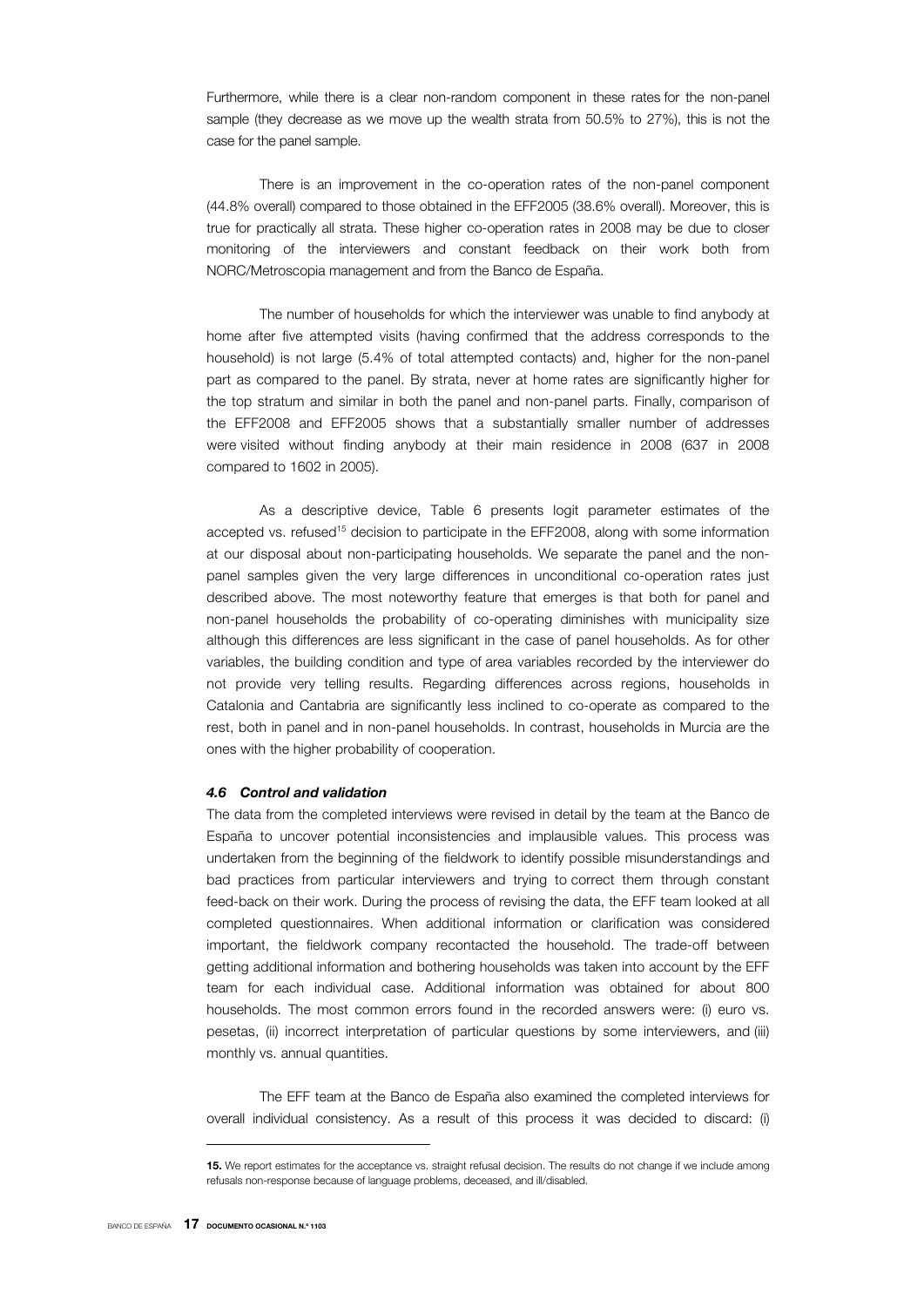completed interviews where no income information was provided (neither labour income nor asset income nor assistance income of any kind), except in the case of panel households with a high percentage of answered euro questions, and (ii) interviews where less than 30% of the questions in euro were answered, unless that percentage increased substantially when answers provided in range form were taken into account. These conditions emerged as natural cut-off points after having reviewed the informational content of the completed interviews and are in line with those adopted for previous waves. The final number of discarded interviews is shown in Table 4.

Special care was also taken to ensure the actual panel status of households. During the editing process all panel households were analysed to check the matching of panel members across the 2005 and 2008 waves that had been done automatically during the interview (as explained above).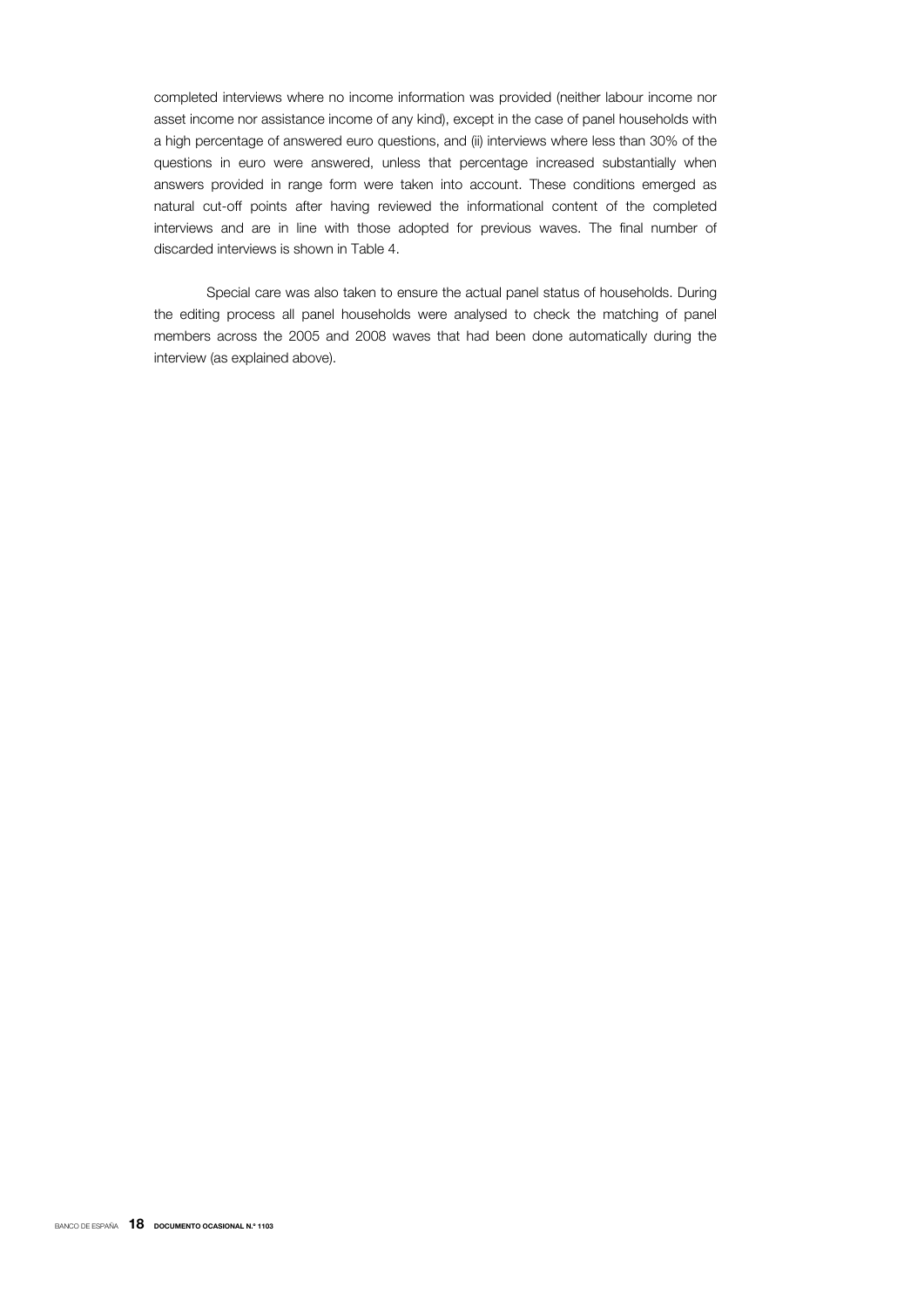#### **5 The final sample**

#### *5.1 Panel and refreshment in the final sample*

The total number of valid completed interviews is 6,19716. There are 3,967 households in the EFF2008 sample (64%) that had also participated in the EFF2005, i.e. 66.5% of the EFF2005 sample<sup>17</sup>. Among the 3,967 panel households 1,925 participate since 2002 and 2,042 since 2005. Table 7 shows the changes in composition of the panel households between the two waves. In particular, 69.2% of them (i.e. 2,746) have neither gained nor lost members, 7% (277) have one additional member, and 18.9% (749) have lost one member. The number of individual household members interviewed in the two waves is 9,959.

There are two different components in the non-panel part of the sample, namely 1,317 households (i.e. 21,3% of the sample) that are refreshment households and 913 households (14.7% of the sample) that replace non-cooperating EFF2005 households in large municipalities where replacements are tightly tied to the characteristics of the households they replace.

#### *5.2 Degree of oversampling in the final sample*

Around 28% of the sample<sup>18</sup> are wealth tax filers while in the population the proportion of household that filed a wealth tax return is around 4.7%.

Regarding actual net worth in the EFF data, Table 8 presents oversampling rates in various parts of the distribution for the three waves19. The oversampling rate is defined as the ratio of the number of observations actually in the sample for a specific percentile range of the distribution to the number of observations one would expect if the sample was randomly drawn from the population. As can be seen, a progressive oversampling of the wealthy is achieved. In particular, in the EFF2008, for the wealthier 1% the number of observations is over nine times what would be expected with random sampling.

**<sup>16</sup>.** 25 households completed the interview through a proxy person. In only two of those cases the proxy was not a relative (in one case it was a carer and in the other a lawyer).

**<sup>17</sup>.** 5,962 households participated in the EFF2005.

**<sup>18</sup>.** These figures were kindly provided by the Tax Office due to confidentiality restrictions.

**<sup>19</sup>.** EFF2008 net worth data correspond to the preliminary imputations dated autumn 2010.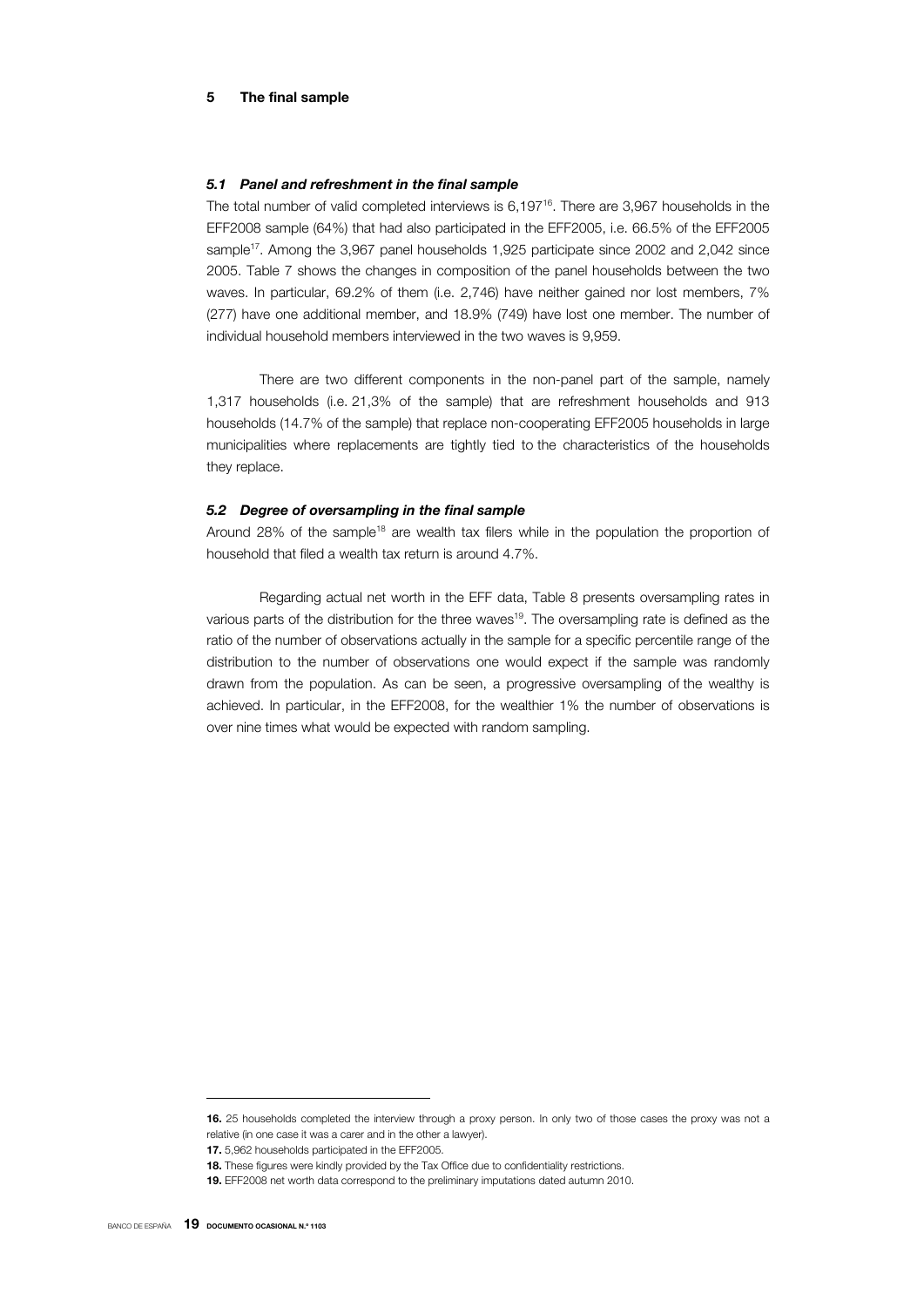#### **6 Correcting for unit non-response and weights**

In the EFF2008 both cross-sectional and longitudinal weights are provided. In line with the confidentiality restrictions mentioned above, design and non-response weights were calculated by the Tax Office following detailed instructions from the National Statistics Institute. In this section we describe the construction of the weights. For details on further potential corrections for non-response and the relationship with econometric selectivity corrections, see Bover (2004).

#### *6.1 Longitudinal weights*

The initial weights for the panel households were their 2005 design weights corrected for 2005 non-response. These were further corrected for the non-response in 2008 of the 2005 sample, using as reference the 2005 population. Non-response corrections in both EFF waves are made in the cells defined by the various sampling frame variables. In particular these include municipality size, wealth stratum, and income quartile for non-filers of wealth tax returns.

In a second step, the aforementioned weights were adjusted to conform to the 2008 population, by wealth stratum and income quartile. Finally, these were further adjusted (by a linear distance function using the Calmar procedure) to conform to the 2008 structure of the population according to gender, age by municipality size, and household size by municipality size20, 21, 22.

#### *6.2 Cross-sectional weights*

To obtain cross-sectional weights, the panel and non-panel components of the sample are considered as two independent samples.

The basic weights for non-panel households are the inverse of the probability of being included in the sample (as given by the sampling design), subsequently adjusted for non-response within the cells defined by the various sampling frame variables. For panel households, the basic weights are the longitudinal weights prior to their Calmar adjustment, as described earlier.

Finally, the two sample components are combined and their weights corrected according to the relative size of the sub-samples, this being the minimum variance estimator for two independent samples representing the same population. The resulting weights were adjusted using the Calmar procedure to conform to the 2008 Census structure of the population according to gender, age by municipality size, and household size by municipality size.

j

**<sup>20</sup>.** Details of the Calmar procedure, developed by the French INSEE, can be found in Sautory (1993). One useful feature of this procedure is that it allows for different levels of adjustment simultaneously, in particular, households and individuals.

**<sup>21</sup>.** The population data used for this calibration are the population projections done by the National Statistics Institute based on the most recent census and other population information.

**<sup>22</sup>.** Another set of longitudinal weights that are adjusted to conform to the 2005 population are also provided.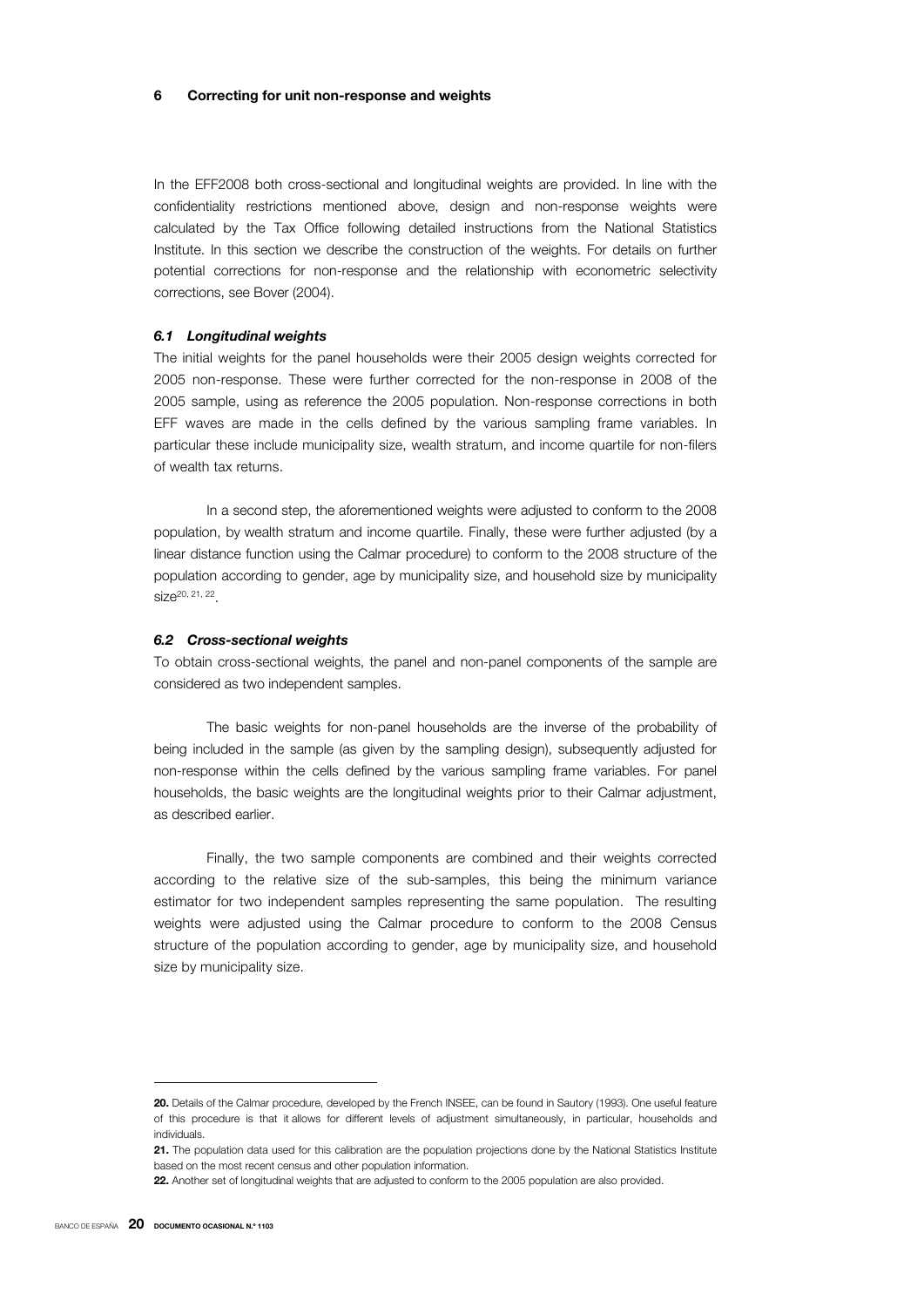#### *7.1 Item non-response*

Item non-response occurs when a household agrees to participate in the survey but fails to respond to one or more questions. Together with high unit non-response, item non-response is an inherent characteristic of wealth surveys. Moreover they are closely related. Indeed item non-response will partly depend on the stringency of the conditions (in terms of the number of key questions that have to be completed) that have to be met for an interview to be declared valid, which in turn affects unit non-response rates. This is an issue that often arises in the early stages since it may affect the terms of the contract with the field agency. In particular, there is a trade-off because stringent conditions would give the right incentive to interviewers but would produce self-selection into the sample in addition to that created by overall refusals to participate. Moreover, interviewers faced with overly stringent conditions are more likely to cheat or to induce answers from the household. The fieldwork contract conditions in the EFF2008 were the same as in previous waves.

The number of questions answered (reported in Table 1) increases somewhat as compared to 2005. In particular, the percentage of euro questions answered (excluding ranges) increases from 91.7% to 95.4% at the median, and the dispersion diminishes (from 15.1 to 13.8). The figures in Table 1 are similar for the panel and non-panel components of the sample.

Answers to the questions on whether the household holds a particular asset are usually readily provided. In contrast, households may have more difficulty providing information about the value of the asset held or about the amount of a particular income source. In the EFF2005 we introduced the possibility that for most questions in euro the household could give answers in the form of a range when not able or not willing to provide point values. Namely, when the household answered DK (don't know) to the point value question, he/she was prompted to provide an answer as a self-reported range (as defined by an upper and a lower bound) or, if failing to do so, to chose from a set of predefined ranges. In the EFF2008 this range facility is available for answers to all euro questions.

In Table 1 we document the number of questions answered by the household, distinguishing for the euro questions between answers in point values, self-reported ranges, and predefined ranges from a list. Almost a quarter of the sample (23.4%; 1,458 households) gave at least one of their euro answers choosing a predefined range from the list and 10.8% (670 households) provided self-reported ranges. In any case, range answer was not used extensively, as we can see from the statistics provided. For example, the number of questions answered by a single household in the form of a predefined range was 2 at the median, 3.6 at the mean, and 56 at the maximum. As a percentage of the euro answers provided by a household, these figures would be 9.1%, 15.1% and 93.3%, respectively<sup>23</sup>.

As observed in the EFF2005, information provided in the form of ranges (and more particularly as predefined ranges) appears to reduce significantly the proportion of DK/NA answers, mainly the DK ones, without reducing the number of point value responses. This can be seen by comparing the non-response rates to some key questions in Table 8 with a

**<sup>23</sup>.** Percentages not shown in the table.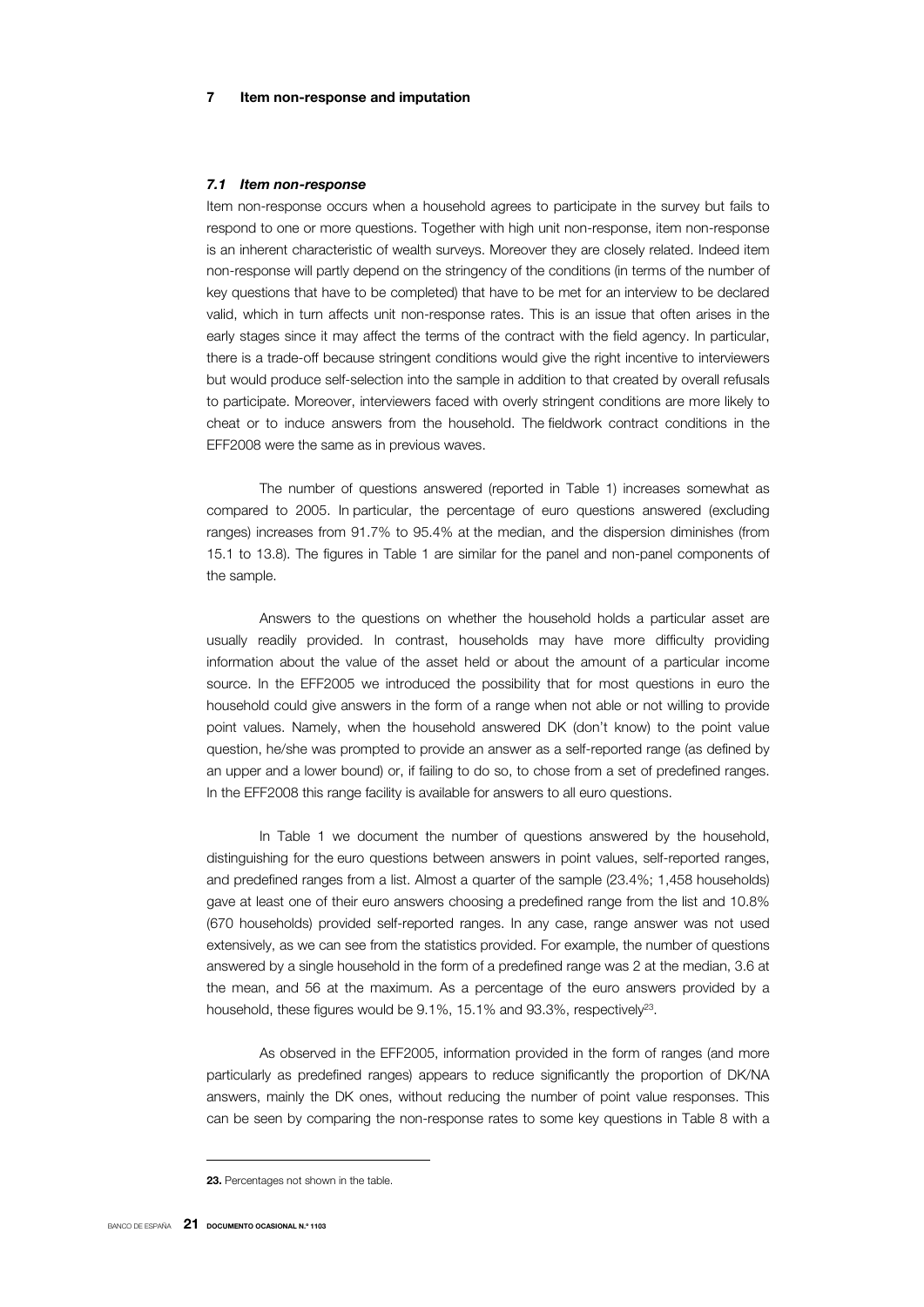similar table for the EFF2002 and the EFF2005 [see Bover (2004 and 2008)]. In particular, comparing to the 2005 wave, it is striking how the percentages of DK/NA for three significant questions for which the range option was not introduced in 2005 have been reduced. Namely, these are: (i) income from real assets (from 7.5% of DK/NA to 4.5%), (ii) income from dividends, coupons, etc. (from 36.6% to 11.9%), and (iii) bank accounts interest income (from 42.6% to 14.8%).

#### *7.2 Imputation methods*

In the EFF2008 imputation of DK/NA answers was performed using the same methods as in the EFF2002 and the EFF2005 (for a general rationale and description see Bover (2004), for a detailed explanation of the procedures and the models involved see Barceló (2006), and for a comparison of the performance of different imputation methods see Barceló (2008)<sup>24</sup>).

However, although the same framework and methods were used, the models for all the variables were revised and often modified as a result of the new data. Moreover, given the possibility of range answers, imputation was performed subject to the imputed values belonging to the range provided by the household, when applicable.

The panel aspect in this second wave of the EFF would in principle allow a new imputation of the 2005 (and 2002) EFF data using the information obtained in 2008, and vice versa. This has not yet been done and the imputations provided so far are static ones. However, forward and backward imputation is an avenue we are exploring. To get an idea of the amount of information that could be gained from a dynamic imputation in Table 9 we calculate, for some key questions, the conditional probabilities of not giving a point value answer to a euro question in the EFF2008 having provided one in the EFF2005 (and vice versa). These indicate that in general more information might be gained from backward imputation than from forward imputation.

 $\overline{a}$ 

**<sup>24</sup>.** In the three waves nearest neighbours procedures described in Bover (2004) were implemented only for the first iteration of the imputation process. When preparing the final EFF2002 data this was judged superior to using them in the final imputation as well.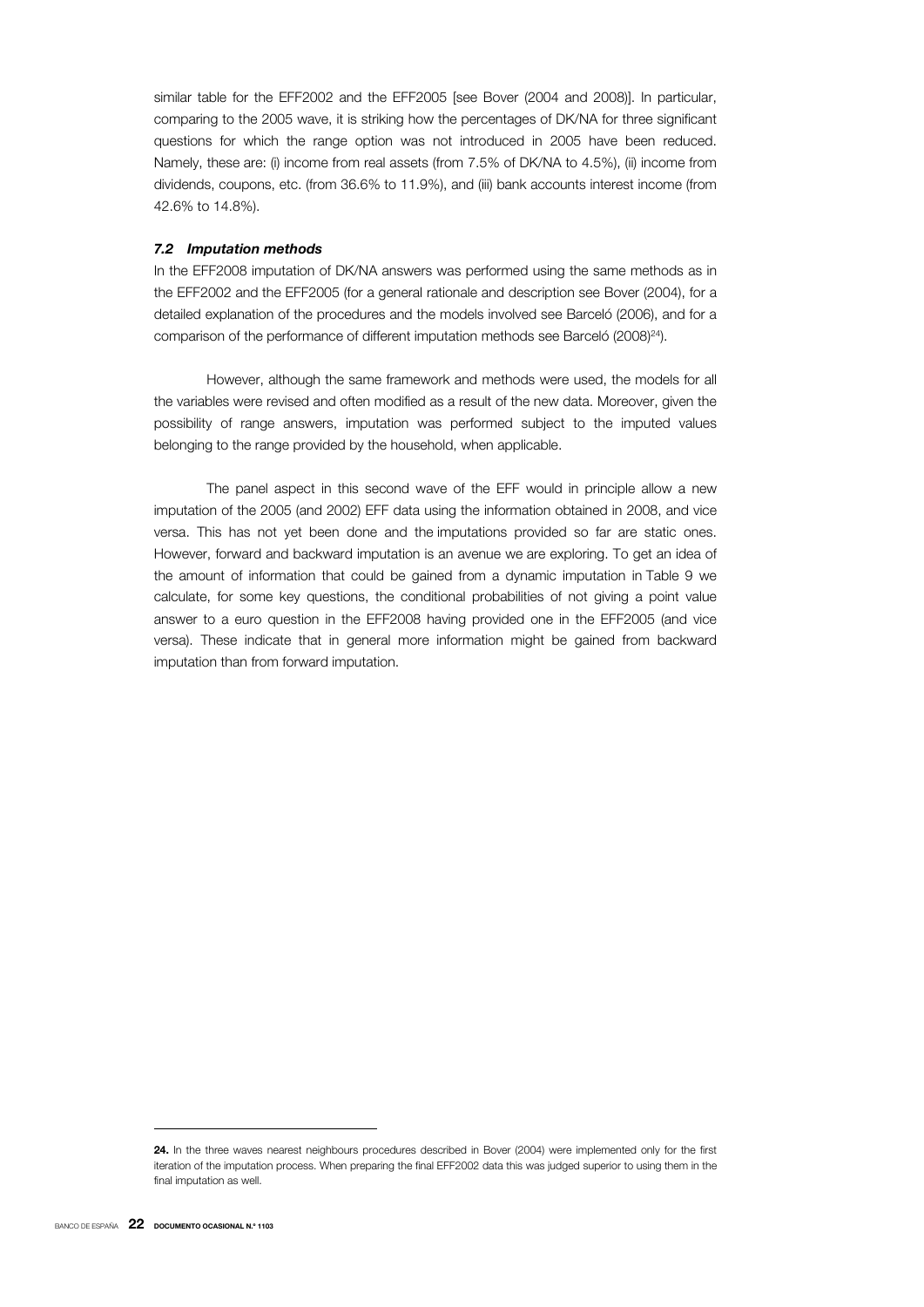### **REFERENCES**

- BARCELÓ, C. (2006). *Imputation of the 2002 wave of the Spanish survey of household finances,* Occasional Paper No. 0603, Banco de España.
- ― (2008). *The impact of alternative imputation methods on the measurement of income and wealth: evidence from the Spanish survey of household finances,* forthcoming.
- BOVER, O. (2004). *The Spanish survey of household finances (EFF): description and methods of the 2002 wave,* Occasional Paper No. 0409, Banco de España.
- ―(2008). *The Spanish survey of household finances (EFF): description and methods of the 2005 wave,* Occasional Paper No. 0803, Banco de España.
- SAUTORY, O. (1993). *La macro Calmar. Redressement d'un échantillon par calage sur marges,* Document No. F9310, Institut National de la Statistique et des Études Économiques, Paris.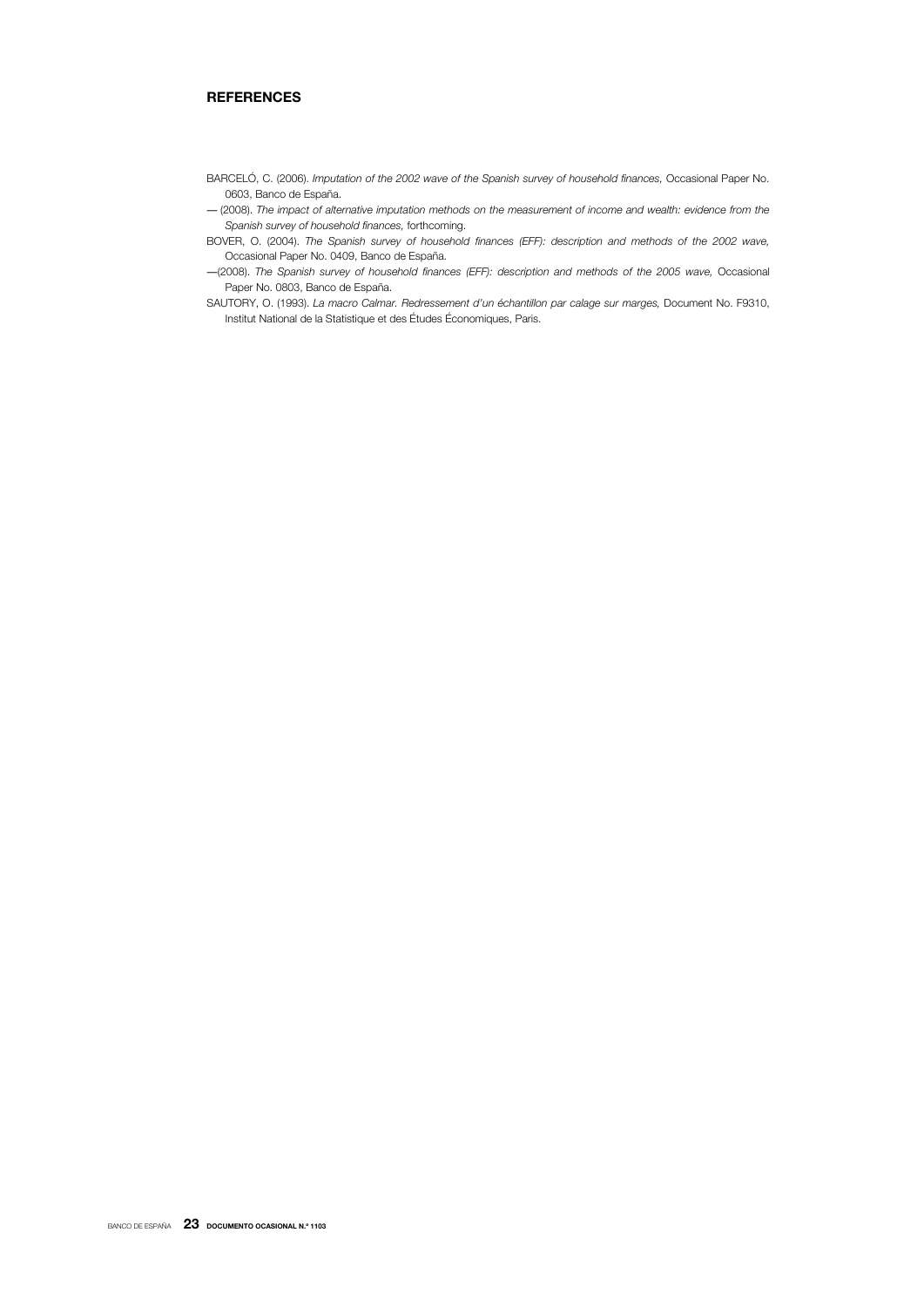### **Table 1. Number of questions asked and answered per sample household, unweighted**

|                                                                                                                       | Average          | Median                               | Standard<br>deviation | Minimum             | Maximum        |
|-----------------------------------------------------------------------------------------------------------------------|------------------|--------------------------------------|-----------------------|---------------------|----------------|
| No. of questions asked <sup>1</sup>                                                                                   | 225              | 221                                  | 59.0                  | 108                 | 540            |
| No. of € questions asked<br>- excl. ranges<br>- incl. ranges                                                          | 25<br>29         | 24<br>27                             | 9.9<br>13.2           | 6<br>6              | 75<br>188      |
| No. of questions answered <sup>1</sup>                                                                                | 221              | 217                                  | 58.5                  | 104                 | 536            |
| No. of € questions answered<br>- point value<br>- self-reported range <sup>2</sup><br>- predefined range <sup>3</sup> | 23<br>2.0<br>3.6 | 22<br>$\mathbf{1}$<br>$\overline{2}$ | 9.8<br>1.7<br>4.7     | $\circ$<br>1<br>1   | 71<br>14<br>56 |
| % of questions answered <sup>1</sup>                                                                                  | 98.1             | 98.9                                 | 2.3                   | 75.4                | 100            |
| % of $\epsilon$ questions answered<br>- excl. ranges<br>- incl. ranges                                                | 90.1<br>93.7     | 95.4<br>100                          | 13.8<br>10.2          | $\mathbf 0$<br>28.6 | 100<br>100     |

1. Excluding ranges.

2. For those 1458 households who provide some answers in self-reported range format.

3. For those 670 households who provide some answers choosing a range from the list provided.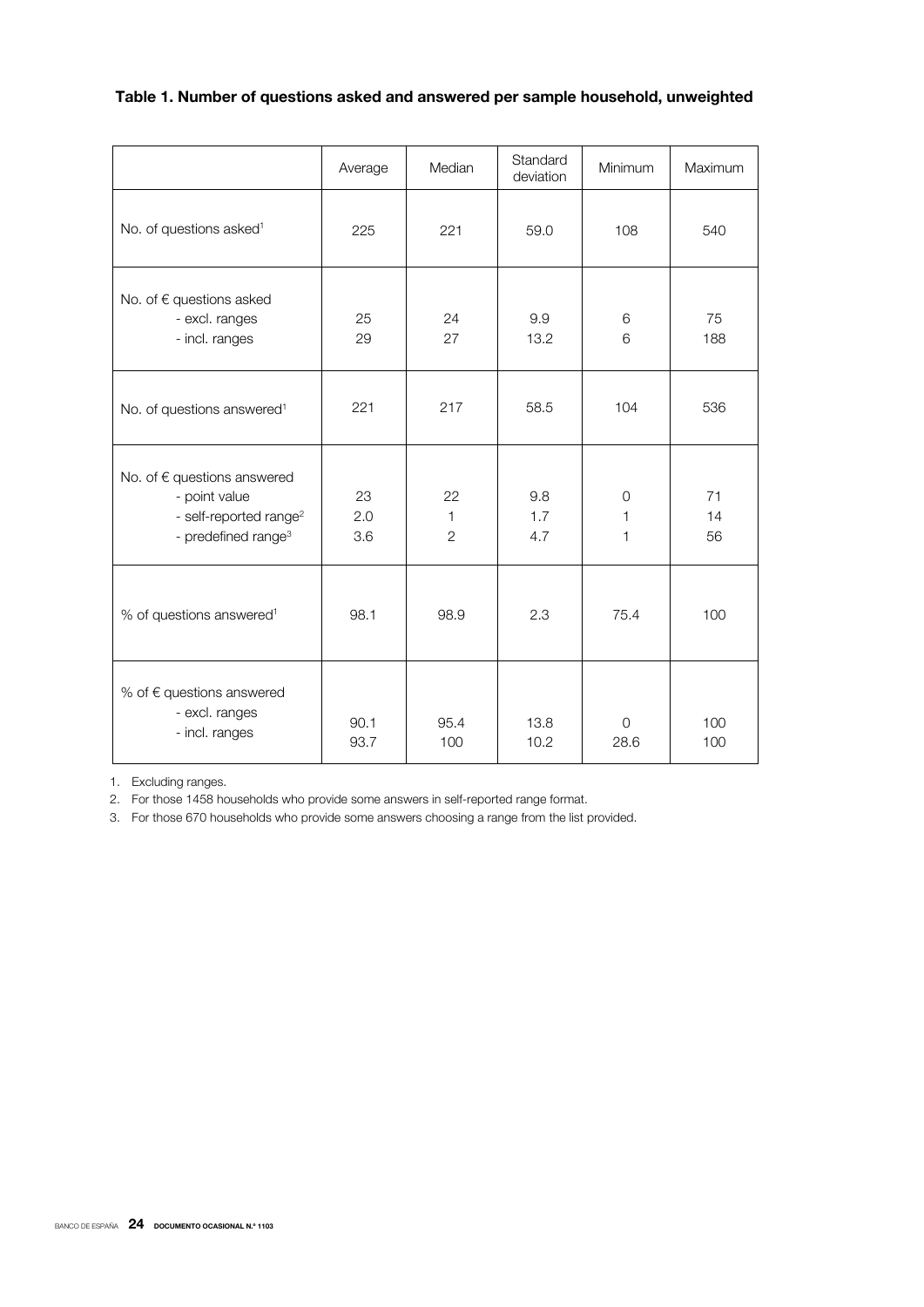## **Table 2. Definition of wealth strata**

| Stratum 1            | Do not file wealth tax returns |  |  |
|----------------------|--------------------------------|--|--|
| Stratum <sub>2</sub> | ≤ 200,000 €                    |  |  |
| Stratum 3            | 200,000 - 500,000 €            |  |  |
| Stratum 4            | 500,000 - 900,000 €            |  |  |
| Stratum 5            | 900,000 - 2,000,000 $\in$      |  |  |
| Stratum 6            | 2,000,000 - 6,000,000 €        |  |  |
| Stratum 7            | 6,000,000 - 25,000,000 €       |  |  |
| Stratum 8            | $> 25,000,000$ €               |  |  |

# **Table 3. Number of completed interviews by month of fieldwork period**

| Month                | N° of interviews | Percent |
|----------------------|------------------|---------|
| November (from 20th) | 248              | 4.00    |
| December             | 890              | 14.36   |
| January              | 920              | 14.85   |
| February             | 911              | 14.70   |
| March                | 1,099            | 17.73   |
| April                | 935              | 15.09   |
| May                  | 751              | 12.12   |
| June                 | 427              | 6.89    |
| July                 | 15               | 0.24    |
| August               | $\mathbf{1}$     | 0.02    |
| Total                | 6,197            | 100     |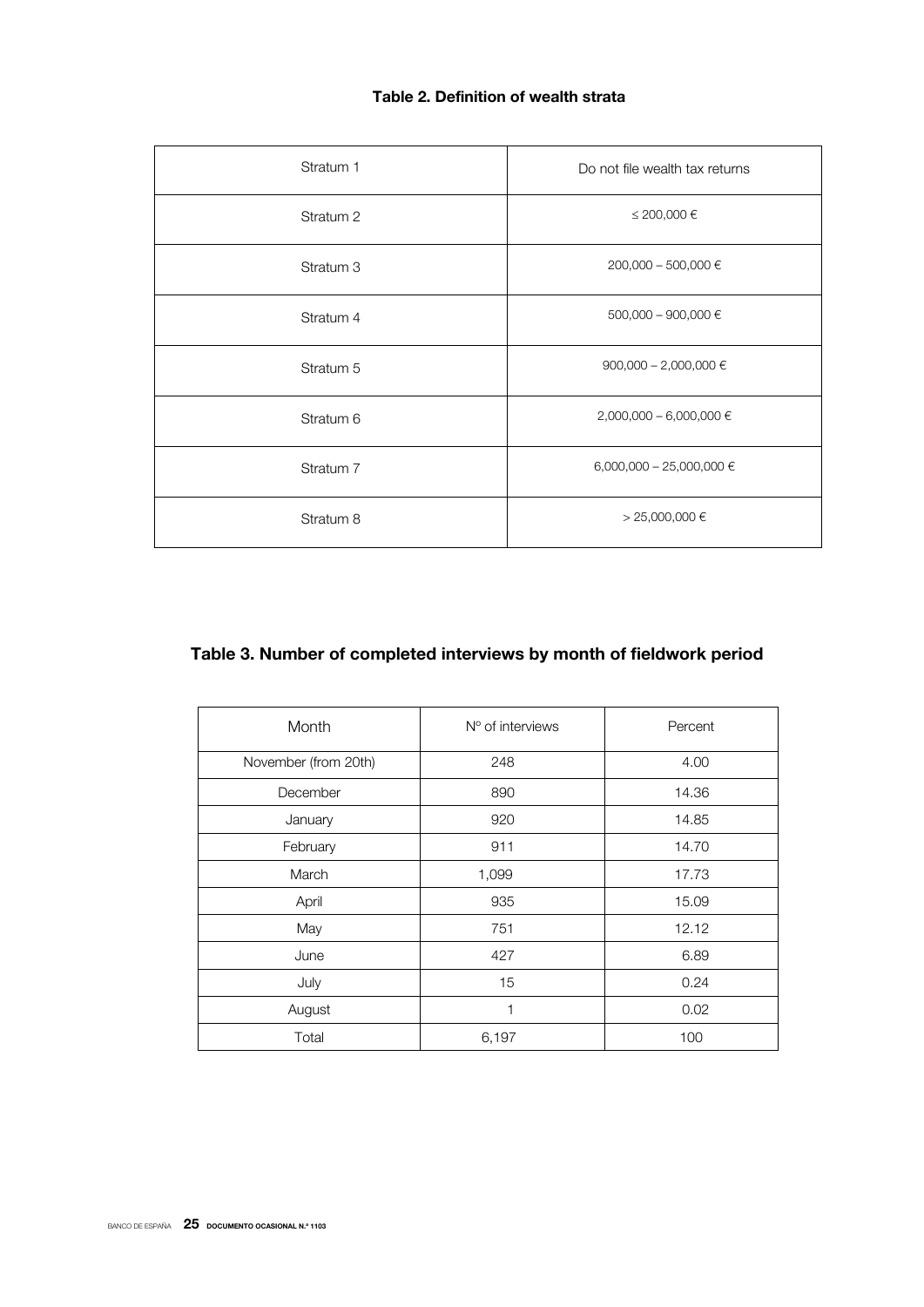|                                                                                                          | <b>TOTAL</b> | <b>PANEL</b> | NON-PANEL |
|----------------------------------------------------------------------------------------------------------|--------------|--------------|-----------|
| Completed                                                                                                | 6,197        | 3,967        | 2,230     |
| Refused                                                                                                  | 3,958        | 1,214        | 2,744     |
| Never at home                                                                                            | 637          | 163          | 474       |
| Out of scope<br>(wrong address, not a housing unit,<br>empty dwelling, deceased, others<br>out of scope) | 847          | 348          | 499       |
| Discarded after supervision                                                                              | 143          | 56           | 87        |
| Total                                                                                                    | 11,782       | 5,748        | 6,034     |

# **Table 5. Some measures of non-participation (%), by wealth stratum**

|                                      |                               | <b>TOTAL</b><br><b>PANEL</b><br>NON-PANEL |                  |                            |                  |                            |
|--------------------------------------|-------------------------------|-------------------------------------------|------------------|----------------------------|------------------|----------------------------|
|                                      | Never at<br>home <sup>1</sup> | $Co-$<br>operation<br>rate <sup>2</sup>   | Never at<br>home | $Co-$<br>operation<br>rate | Never at<br>home | $Co-$<br>operation<br>rate |
| Total                                | 5.4                           | 61.0                                      | 2.8              | 76.6                       | 7.9              | 44.8                       |
| Stratum 1                            | 3.1                           | 67.8                                      | 2.0              | 78.5                       | 4.8              | 50.5                       |
| Stratum <sub>2</sub>                 | 7.0                           | 49.6                                      | 3.6              | 76.4                       | 8.1              | 40.6                       |
| Stratum 3                            | 6.7                           | 55.3                                      | 3.5              | 72.7                       | 8.4              | 44.8                       |
| Stratum 4                            | 7.5                           | 49.7                                      | 4.1              | 72.6                       | 9.2              | 37.1                       |
| Stratum 5                            | 6.2                           | 48.8                                      | 3.7              | 68.5                       | 7.4              | 38.7                       |
| Stratum 6                            | 7.1                           | 43.6                                      | 3.6              | 60.6                       | 8.5              | 36.6                       |
| Stratum 7                            | 8.9                           | 45.0                                      | 4.1              | 68.2                       | 10.5             | 36.5                       |
| Stratum 8                            | 16.6                          | 31.6                                      | 16.0             | 72.2                       | 16.7             | 27.0                       |
| Navarre and<br><b>Basque Country</b> | 14.8                          | 70.8                                      | 8.4              | 79.0                       | 22.7             | 58.6                       |

1. Defined as (Never at home/Total attempted contacts).

2. Defined as (Completed/Completed+Refused).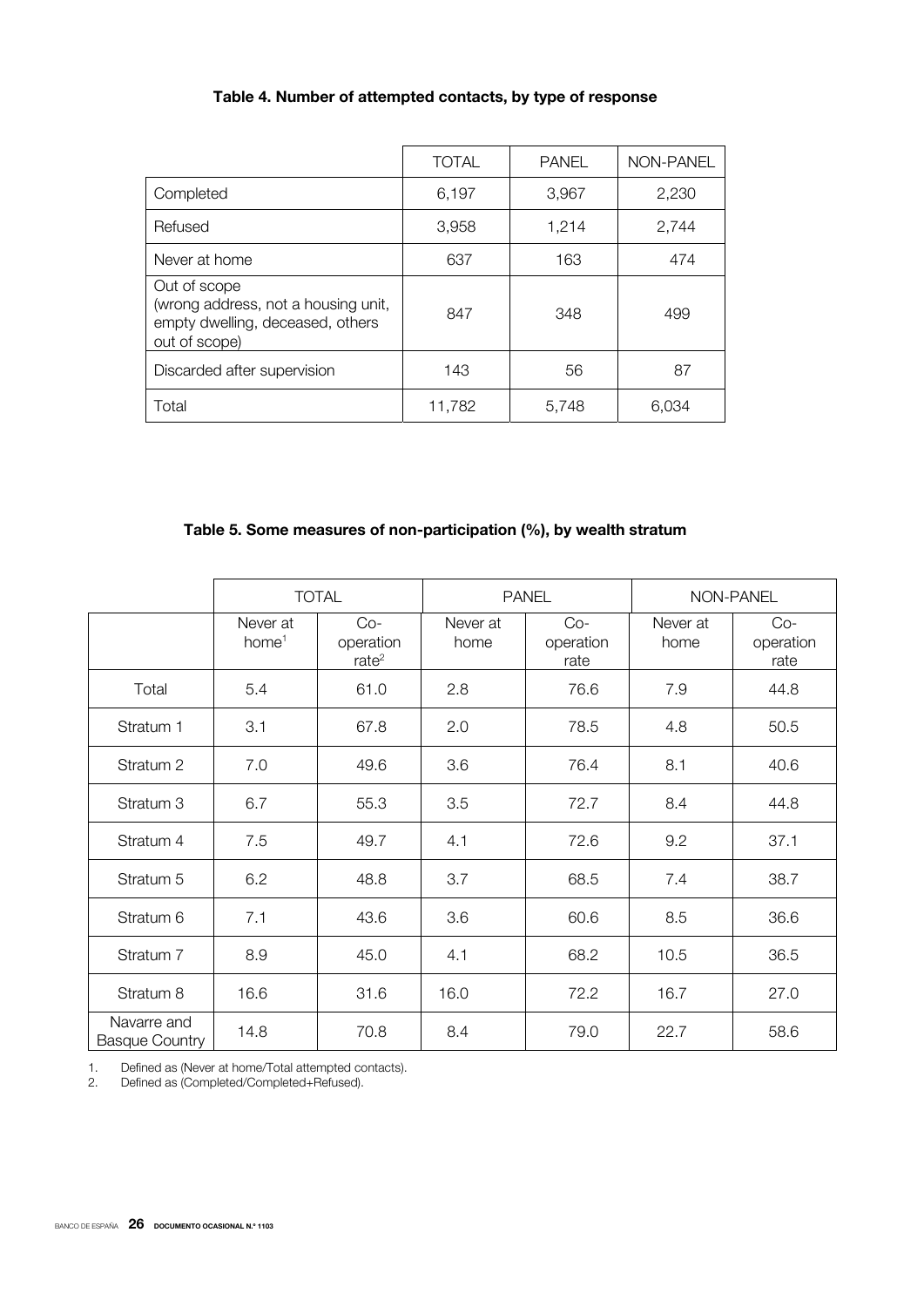# Table 6. Logit parameter estimates of the completed vs. refused decision<sup>1, 2</sup>:

### **Panel vs. non-panel sample**

|                                                                                                             | Odds ratio | t-ratio                          | Odds ratio   | t-ratio                          |  |  |
|-------------------------------------------------------------------------------------------------------------|------------|----------------------------------|--------------|----------------------------------|--|--|
|                                                                                                             |            | Non-panel sample                 | Panel sample |                                  |  |  |
| <b>Building condition</b>                                                                                   |            |                                  |              |                                  |  |  |
| Good                                                                                                        | 1.125      | 0.96                             | 1.030        | 0.20                             |  |  |
| In need of some maintenance                                                                                 | 1.194      | 1.14                             | 1.174        | 0.89                             |  |  |
| Very poor                                                                                                   | 1.957      | 1.69                             | 1.280        | 0.65                             |  |  |
| Type of area                                                                                                |            |                                  |              |                                  |  |  |
| High standing                                                                                               | 0.812      | 1.20                             | 0.736        | 1.32                             |  |  |
| Medium                                                                                                      | 0.653      | 2.28                             | 0.695        | 1.48                             |  |  |
| Medium-low                                                                                                  | 1.199      | 0.90                             | 1.014        | 0.05                             |  |  |
| Low                                                                                                         | 1.440      | 1.22                             | 1.532        | 1.20                             |  |  |
| <b>Size of municipality</b>                                                                                 |            |                                  |              |                                  |  |  |
| 2,000 <inhab=<10,000< td=""><td>0.783</td><td>1.17</td><td>1.120</td><td>0.54</td></inhab=<10,000<>         | 0.783      | 1.17                             | 1.120        | 0.54                             |  |  |
| 10,000 <inhab=<50,000< td=""><td>0.725</td><td>1.66</td><td>1.163</td><td>0.76</td></inhab=<50,000<>        | 0.725      | 1.66                             | 1.163        | 0.76                             |  |  |
| 50,000 <inhab=<100,000< td=""><td>0.606</td><td>2.50</td><td>0.809</td><td>1.02</td></inhab=<100,000<>      | 0.606      | 2.50                             | 0.809        | 1.02                             |  |  |
| 100,000 <inhab=<500,000< td=""><td>0.512</td><td>3.60</td><td>0.731</td><td>1.61</td></inhab=<500,000<>     | 0.512      | 3.60                             | 0.731        | 1.61                             |  |  |
| 500,000 <inhab=<1,000,000< td=""><td>0.504</td><td>3.20</td><td>0.813</td><td>0.91</td></inhab=<1,000,000<> | 0.504      | 3.20                             | 0.813        | 0.91                             |  |  |
| inhab>1,000,000                                                                                             | 0.454      | 3.88                             | 0.754        | 1.31                             |  |  |
| Region                                                                                                      |            |                                  |              |                                  |  |  |
| Aragon                                                                                                      | 0.444      | 4.15                             | 1.038        | 0.17                             |  |  |
| Asturias                                                                                                    | 2.067      | 2.89                             | 1.575        | 1.88                             |  |  |
| <b>Balearic Islands</b>                                                                                     | 0.586      | 2.55                             | 0.812        | 0.84                             |  |  |
| Canary Islands                                                                                              | 0.549      | 3.31                             | 1.384        | 1.53                             |  |  |
| Cantabria                                                                                                   | 0.416      | 3.79                             | 0.606        | 2.01                             |  |  |
| Castille-La Mancha                                                                                          | 0.650      | 2.09                             | 1.341        | 1.30                             |  |  |
| Castille-Leon                                                                                               | 0.567      | 3.46                             | 1.148        | 0.75                             |  |  |
| Catalonia                                                                                                   | 0.350      | 8.42                             | 0.558        | 4.39                             |  |  |
| Valencia                                                                                                    | 0.682      | 2.91                             | 1.036        | 0.25                             |  |  |
| Extremadura                                                                                                 | 0.916      | 0.30                             | 0.925        | 0.30                             |  |  |
| Galicia                                                                                                     | 0.620      | 2.61                             | 1.518        | 1.99                             |  |  |
| Madrid                                                                                                      | 1.025      | 0.16                             | 0.922        | 0.53                             |  |  |
| Murcia                                                                                                      | 2.035      | 2.51                             | 1.911        | 2.31                             |  |  |
| Navarre                                                                                                     | 1.035      | 0.09                             | 0.796        | 0.66                             |  |  |
| <b>Basque Country</b>                                                                                       | 0.899      | 0.57                             | 0.971        | 0.15                             |  |  |
| La Rioja                                                                                                    | 0.927      | 0.22                             | 1.787        | 1.28                             |  |  |
|                                                                                                             |            |                                  |              |                                  |  |  |
| Number of observations                                                                                      |            | 4,868 of which 2,230 yes (45.8%) |              | 5,097 of which 3,967 yes (77.8%) |  |  |
| Pseudo-R <sup>2</sup>                                                                                       |            | 0.06                             |              | 0.03                             |  |  |

1. The omitted categories are: luxury building, very high standing neighbourhood, municipalities with 2,000 inhabitants or less, Andalusia.

2. Twenty six observations were not included because no information was recorded on the building condition and type of area.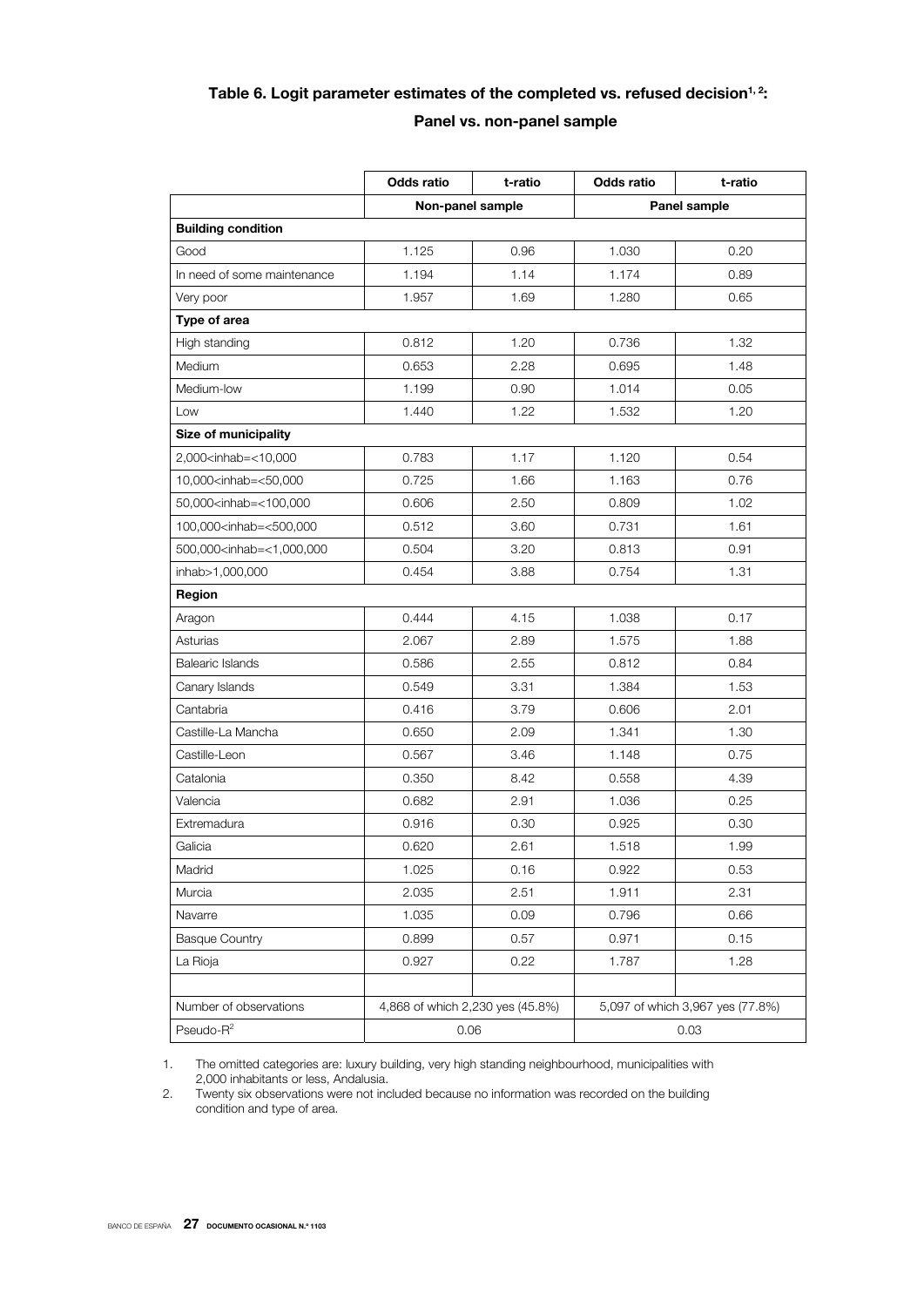|                                                | No. of members that dropped out<br>between the 2005 and the 2008 wave | Total |     |              |       |
|------------------------------------------------|-----------------------------------------------------------------------|-------|-----|--------------|-------|
|                                                | 0                                                                     |       |     |              |       |
| No. of new members in<br>2008 compared to 2005 |                                                                       |       |     |              |       |
| 0                                              | 2,746                                                                 | 694   | 144 | 27           | 3,611 |
| 1                                              | 227                                                                   | 41    | 7   | $\mathbf{2}$ | 277   |
| 2                                              | 45                                                                    | 9     | 4   | 1            | 59    |
| 3 or more                                      | 11                                                                    | 5     | 3   | 1            | 20    |
| <b>Total</b>                                   | 3,029                                                                 | 749   | 158 | 31           | 3,967 |

# **Table 7. Change in the composition of panel households**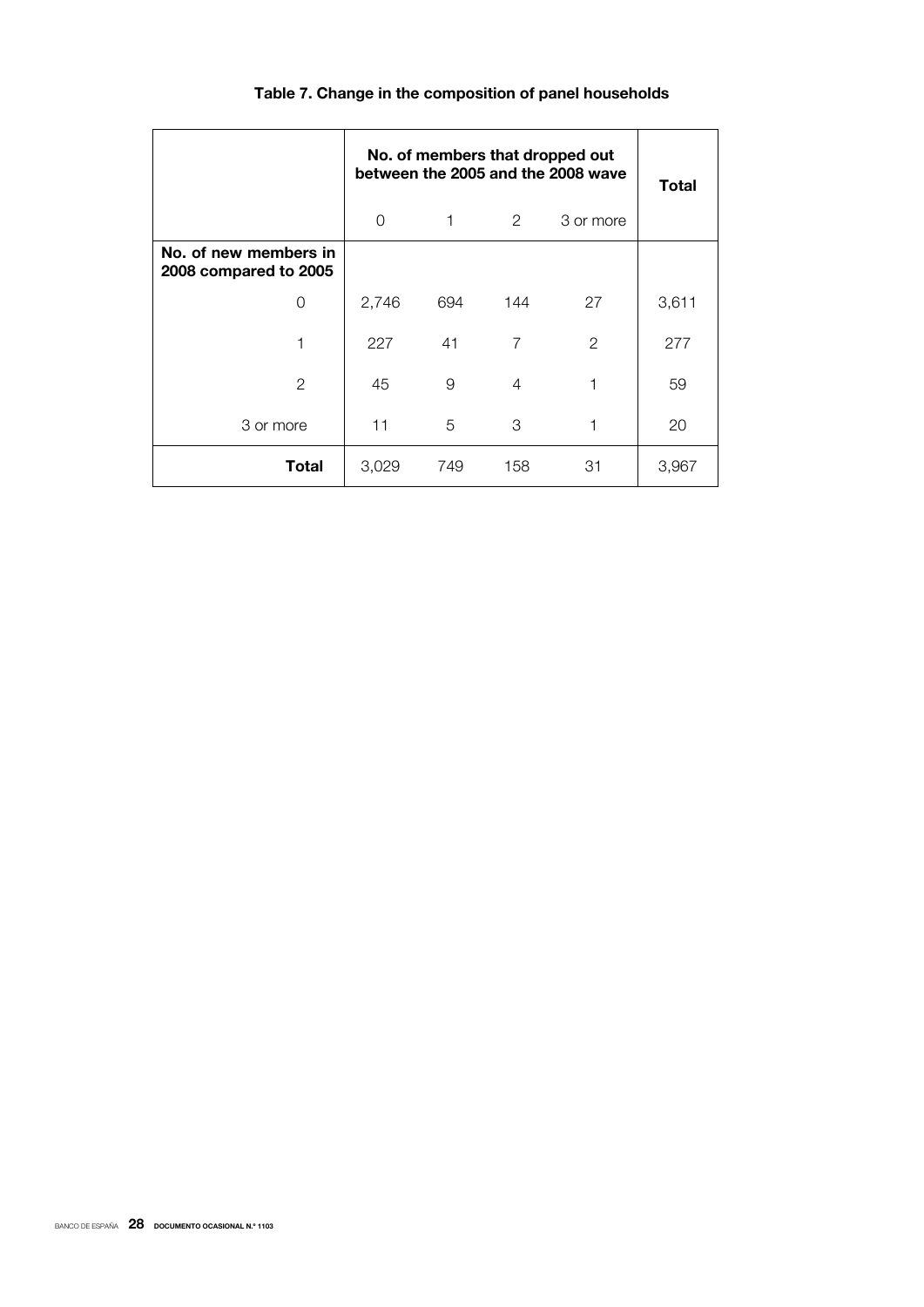### **Table 8. Degree of oversampling in the final sample**

| Net worth    |                           | EFF 2002                 |                           | EFF 2005             |                           | EFF 2008             |
|--------------|---------------------------|--------------------------|---------------------------|----------------------|---------------------------|----------------------|
| decile group | Number of<br>observations | Oversampling<br>rate $1$ | Number of<br>observations | Oversampling<br>rate | Number of<br>observations | Oversampling<br>rate |
| Bottom 50%   | 1,878                     | 0.73                     | 2,234                     | 0.75                 | 2,095                     | 0.68                 |
| 50% to 90%   | 1,944                     | 0.94                     | 2,036                     | 0.85                 | 2,304                     | 0.93                 |
| 90% to 95%   | 429                       | 1.67                     | 481                       | 1.61                 | 499                       | 1.61                 |
| 95% to 99%   | 524                       | 2.55                     | 675                       | 2.83                 | 712                       | 2.87                 |
| Top 1%       | 368                       | 7.16                     | 536                       | 8.99                 | 587                       | 9.47                 |

1. The oversampling rate is defined as the ratio of the number of observations actually in the sample for a specific percentile range of the distribution to the number of observations one would expect if the sample was randomly drawn from the population.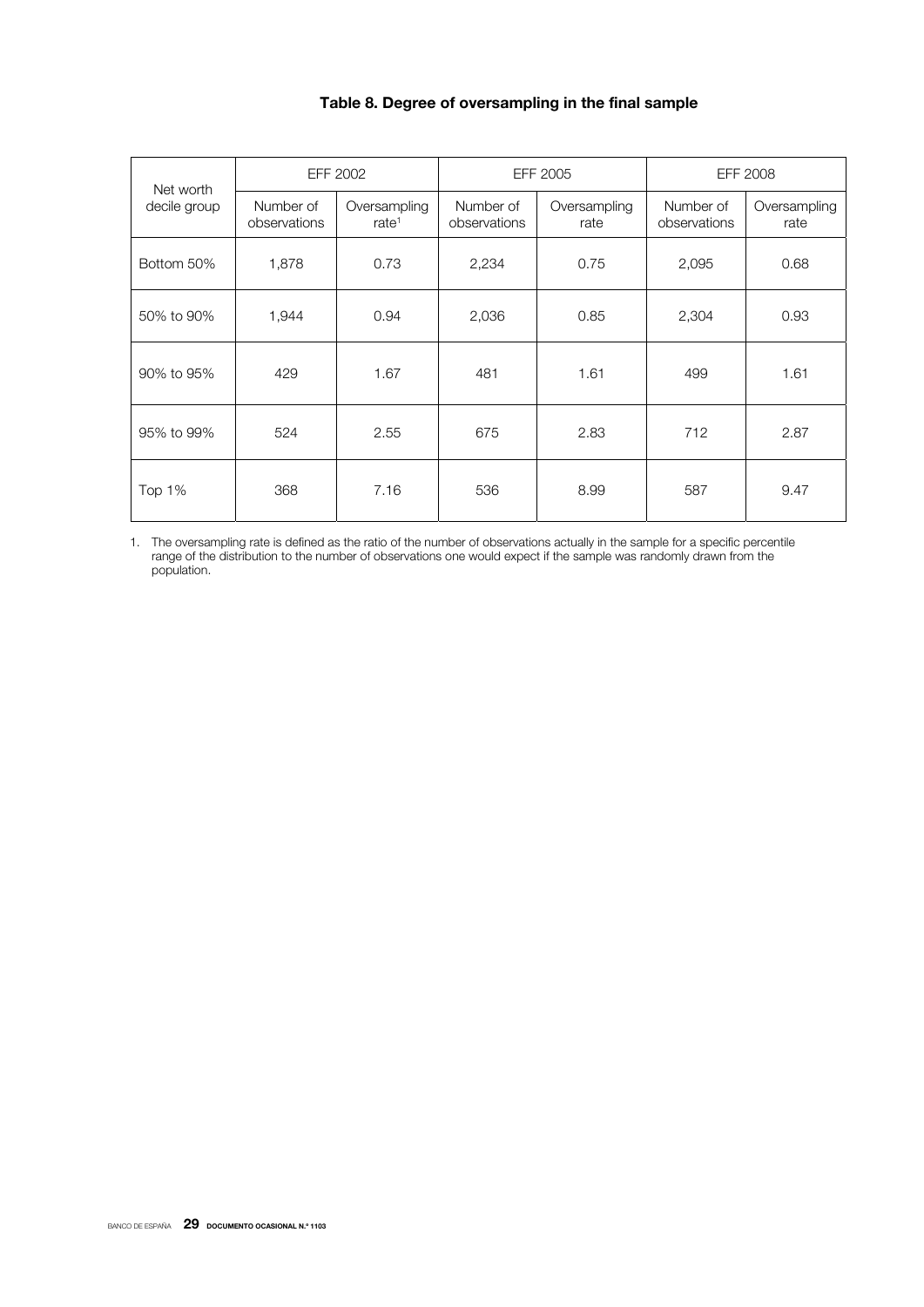# **Table 9. Reporting rates (%) of various items, unweighted sample**

|                                                             |            | Have item      |                |                 | Value for those having the item |           |           |                    |
|-------------------------------------------------------------|------------|----------------|----------------|-----------------|---------------------------------|-----------|-----------|--------------------|
|                                                             | <b>Yes</b> | <b>Unknown</b> | Point<br>value | Own<br>interval | <b>Fixed</b><br>interval        | <b>DK</b> | <b>NA</b> | NP/NF <sup>1</sup> |
| Own main residence                                          | 87.0       | 0.0            | 90.9           | 3.4             | 1.5                             | 3.9       | 0.0       | 0.3                |
| Amount owed, 1st loan, main residence                       | 18.0       | 0.0            | 91.6           | 3.4             | 1.1                             | 3.1       | 0.1       | 0.6                |
| Monthly payment, 1st loan, main residence                   | 18.0       | 0.0            | 98.3           | 0.6             | 0.2                             | 0.6       | 0.0       | 0.3                |
| Rent main residence                                         | 8.5        | 0.0            | 97.2           | 0.8             | 0.4                             | 1.1       | 0.0       | 0.6                |
| Other real estate, 1st property                             | 49.9       | 0.1            | 89.0           | 2.5             | 1.5                             | 6.3       | 0.0       | 0.7                |
| Amount owed, 1st loan, 1st other real estate                | 6.3        | 0.0            | 95.4           | 1.8             | 0.3                             | 2.1       | 0.0       | 0.6                |
| Accounts usable for payments                                | 96.5       | 0.0            | 85.6           | 3.2             | 2.1                             | 8.0       | 0.5       | 0.7                |
| Accounts not usable for payments                            | 30.1       | 0.2            | 86.2           | 3.1             | 2.0                             | 7.6       | 0.7       | 0.4                |
| Listed shares                                               | 22.4       | 0.2            | 84.6           | 2.5             | 3.0                             | 9.0       | 0.3       | 0.7                |
| Unlisted shares                                             | 4.3        | 0.2            | 74.5           | 4.1             | 4.5                             | 12.4      | 0.0       | 4.5                |
| Mutual funds, 1st fund                                      | 11.5       | 0.2            | 91.2           | 0.6             | 1.5                             | 5.7       | 0.0       | 1.2                |
| Fixed income securities                                     | 3.2        | 0.3            | 80.4           | 2.0             | 1.5                             | 13.6      | 1.0       | 1.5                |
| Pension plans, 1st plan                                     | 29.1       | 0.2            | 84.4           | 2.6             | 1.7                             | 10.9      | 0.0       | 0.5                |
| Life insurance (1st policy) coverage                        | 11.1       | 0.1            | 74.7           | 1.9             | 2.3                             | 19.1      | 0.0       | 1.9                |
| Business market value (household), 1 <sup>st</sup> business | 19.4       | 0.2            | 60.4           | 3.9             | 4.7                             | 19.4      | 0.2       | 11.3               |
| Wage income (reference person, 2007)                        | 36.2       | 0.0            | 94.5           | 2.5             | 1.2                             | 1.4       | 0.0       | 0.4                |
| Self-employment income (ref. person, 2007)                  | 13.1       | 0.1            | 88.5           | 3.0             | 3.0                             | 3.8       | 0.4       | 1.4                |
| Unemployment benefits (ref. person, 2007)                   | 2.4        | 0.0            | 96.6           | 1.3             | 0.7                             | 0.0       | 0.0       | 1.3                |
| Pensions (reference person, 2007)                           | 31.3       | 0.0            | 95.7           | 1.6             | 1.2                             | 1.0       | 0.0       | 0.6                |
| Income from real assets (2007)                              | 14.1       | 0.1            | 91.4           | 1.3             | 2.2                             | 4.5       | 0.0       | 0.7                |
| Income from dividends, coupons, etc (2007)                  | 5.4        | 1.1            | 75.6           | 4.2             | 8.0                             | 11.9      | 0.0       | 0.3                |
| Bank accounts interest income (2007)                        | 41.4       | 3.1            | 70.4           | 6.1             | 8.5                             | 14.4      | 0.4       | 0.2                |
| Food expenditure                                            | 100.0      | 0.0            | 97.9           | 0.6             | 0.4                             | 1.1       | 0.0       | 0.0                |
| Non-durable expenditure                                     | 100.0      | 0.0            | 97.3           | 0.5             | 0.6                             | 1.6       | 0.0       | 0.4                |

1. NP/NF: not plausible/not formulated.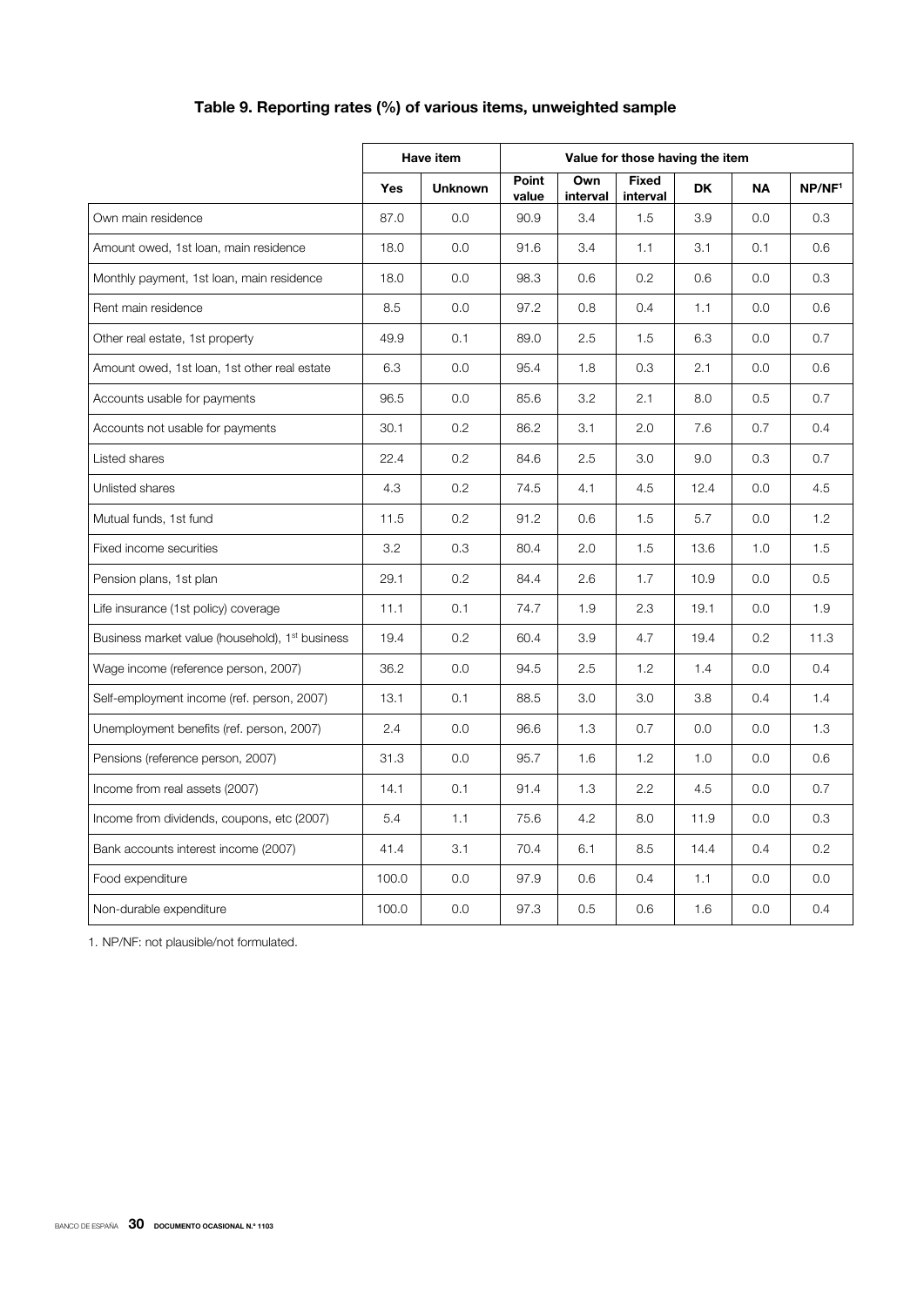### **Table 10. Conditional probabilities of not giving a point value answer to a € question in the EFF 2008 having provided one in the EFF 2005 (and vice versa), unweighted panel component of the sample (%)**

|                                                             | Pr (Point value $2008 = 01$   Point value $2005 = 1$ ) |       | Pr (Point value $2005 = 0$ |              |                          |
|-------------------------------------------------------------|--------------------------------------------------------|-------|----------------------------|--------------|--------------------------|
|                                                             | <b>Intervals</b>                                       | NP/NF | DK/NA <sup>2</sup>         | <b>Total</b> | Point value $2008 = 1$ ) |
| Own main residence                                          | 4.0                                                    | 0.3   | 2.5                        | 6.7          | 10.3                     |
| Amount owed, 1st loan, main residence                       | 2.8                                                    | 0.1   | 2.2                        | 5.1          | 6.2                      |
| Monthly payment, 1st loan, main residence                   | 0.7                                                    | 0.1   | 0.3                        | 1.1          | 1.7                      |
| Rent main residence                                         | 0.8                                                    | 0.0   | 0.4                        | 1.1          | 0.0                      |
| Other real estate, 1st property                             | 2.5                                                    | 0.3   | 3.6                        | 6.4          | 9.7                      |
| Amount owed, 1st loan, 1st other real estate                | 0.4                                                    | 0.0   | 0.0                        | 0.4          | 3.8                      |
| Accounts usable for payments                                | 3.7                                                    | 0.7   | 5.7                        | 10.1         | 17.7                     |
| Accounts not usable for payments                            | 1.8                                                    | 0.0   | 2.5                        | 4.3          | 6.3                      |
| Listed shares                                               | 2.4                                                    | 0.5   | 4.0                        | 6.9          | 12.0                     |
| Unlisted shares                                             | 0.5                                                    | 1.6   | 1.1                        | 3.2          | 9.9                      |
| Mutual funds, 1st fund                                      | 0.3                                                    | 0.7   | 1.2                        | 2.2          | 8.4                      |
| Fixed income securities                                     | 1.1                                                    | 0.0   | 0.0                        | 1.1          | 1.7                      |
| Pension plans, 1st plan                                     | 2.9                                                    | 0.1   | 4.9                        | 7.9          | 12.8                     |
| Life insurance (1st policy) coverage                        | 0.9                                                    | 0.5   | 3.7                        | 5.0          | 8.6                      |
| Business market value (household), 1 <sup>st</sup> business | 5.7                                                    | 9.3   | 6.9                        | 21.9         | 13.7                     |
| Wage income (reference person, 2007)                        | 1.2                                                    | 0.4   | 0.7                        | 2.3          | 6.1                      |
| Self-employment income (ref. person, 2007)                  | 1.8                                                    | 0.7   | 1.3                        | 3.7          | 11.2                     |
| Unemployment benefits (ref. person, 2007)                   | 0.0                                                    | 0.0   | 0.0                        | 0.0          | 0.0                      |
| Pensions (reference person, 2007)                           | 1.3                                                    | 0.6   | 0.6                        | 2.5          | 5.0                      |
| Income from real assets (2007)                              | 1.6                                                    | 0.4   | 1.6                        | 3.7          | 4.7                      |
| Income from dividends, coupons, etc (2007)                  | 2.1                                                    | 0.0   | 1.4                        | 3.5          | 10.5                     |
| Bank accounts interest income (2007)                        | 6.0                                                    | 0.1   | 6.3                        | 12.4         | 13.6                     |
| Food expenditure                                            | 0.8                                                    | 0.0   | 0.7                        | 1.5          | 3.5                      |
| Non-durable expenditure                                     | 0.8                                                    | 0.1   | 1.4                        | 2.2          | 3.1                      |

1. "Point value 2008 = 0" is the sum of "Interval in 2008", "NP/NF in 2008", and "DK/NA in 2008". The four columns below show the overall conditional probability and its three components.

2. For comparisons with the 2005 wave, the first column of the corresponding table in Bover (2008) should be compared with the third column headed DK/NA.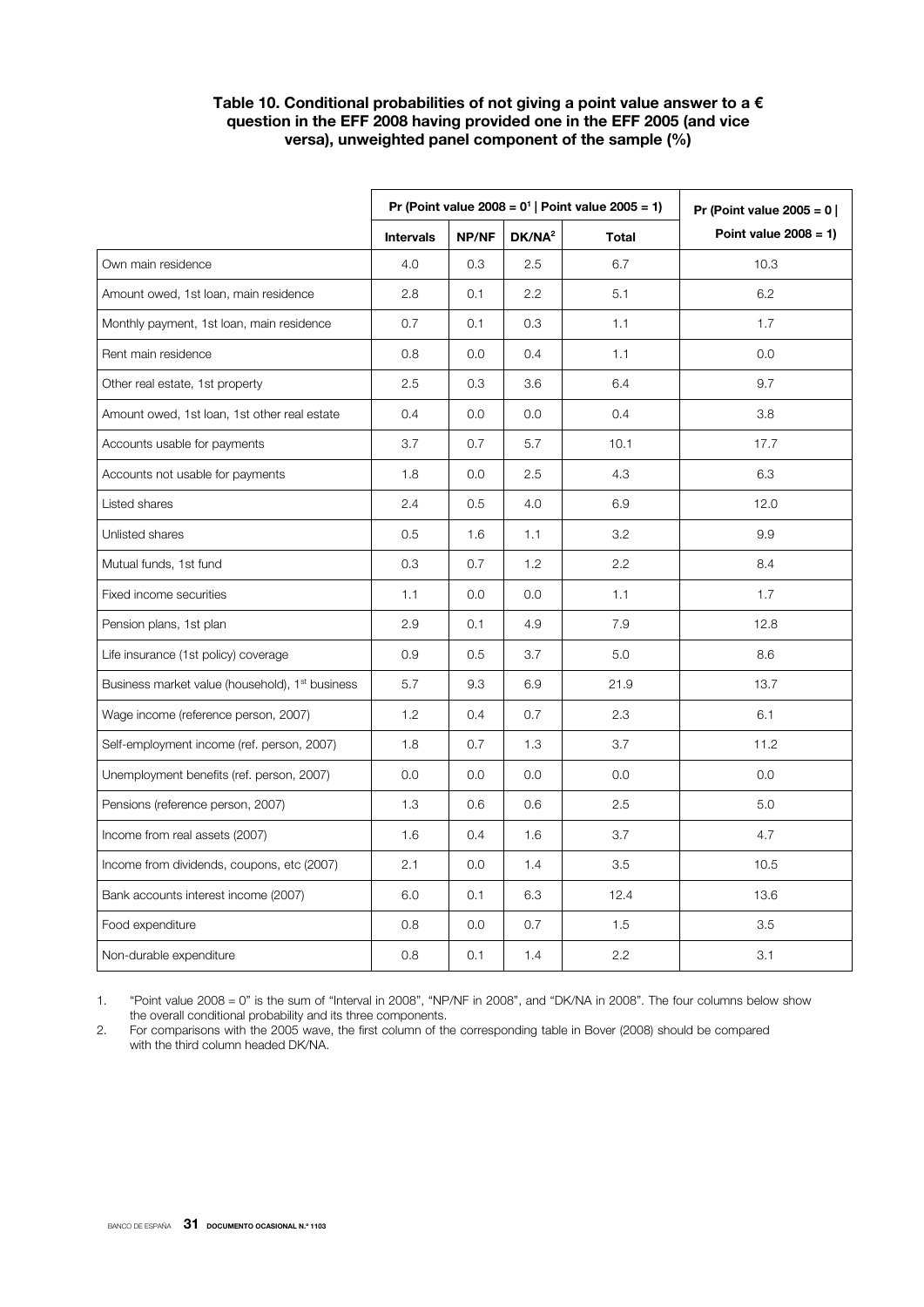#### **BANCO DE ESPAÑA PUBLICATIONS**

OCCASIONAL PAPERS

- 0501 JOSÉ RAMÓN MARTÍNEZ-RESANO: Size and heterogeneity matter. A microstructure-based analysis of regulation of secondary markets for government bonds.
- 0502 ALICIA GARCÍA-HERRERO, SERGIO GAVILÁ AND DANIEL SANTABÁRBARA: China's banking reform: an assessment of its evolution and possible impact.
- 0503 ANA BUISÁN, DAVID LEARMONTH AND MARÍA SEBASTIÁ BARRIEL: An industry approach to understanding export performance: stylised facts and empirical estimation.
- 0504 ANA BUISÁN AND FERNANDO RESTOY: Cross-country macroeconometric heterogeneity in EMU.
- 0505 JOSÉ LUIS MALO DE MOLINA: Una larga fase de expansión de la economía española.
- 0506 VÍCTOR GARCÍA-VAQUERO AND JORGE MARTÍNEZ: Fiscalidad de la vivienda en España.
- 0507 JAIME CARUANA: Monetary policy, financial stability and asset prices.
- 0601 JUAN F. JIMENO, JUAN A. ROJAS AND SERGIO PUENTE: Modelling the impact of aging on Social Security expenditures.
- 0602 PABLO MARTÍN-ACEÑA: La Banque de France, la BRI et la création du Service des Études de la Banque d'Espagne au début des années 1930. (There is a Spanish version of this edition with the same number.)
- 0603 CRISTINA BARCELÓ: Imputation of the 2002 wave of the Spanish Survey of Household Finances (EFF).
- 0604 RAFAEL GÓMEZ AND PABLO HERNÁNDEZ DE COS: The importance of being mature: The effect of demographic maturation on global per-capita income.
- 0605 JUAN RUIZ AND JOSEP VILARRUBIA: International recycling of petrodollars. (The original Spanish version has the same number.)
- 0606 ALICIA GARCÍA-HERRERO AND SERGIO GAVILÁ: Posible impacto de Basilea II en los países emergentes.
- 0607 ESTHER GORDO, JAVIER JAREÑO AND ALBERTO URTASUN: Radiografía del sector de servicios en España.
- 0608 JUAN AYUSO, ROBERTO BLANCO AND FERNANDO RESTOY: House prices and real interest rates in Spain.
- 0701 JOSÉ LUIS MALO DE MOLINA: Los principales rasgos y experiencias de la integración de la economía española en la UEM.
- 0702 ISABEL ARGIMÓN, FRANCISCO DE CASTRO AND ÁNGEL LUIS GÓMEZ: Una simulación de los efectos de la reforma del IRPF sobre la carga impositiva.
- 0703 YENER ALTUNBAŞ, ALPER KARA AND ADRIAN VAN RIXTEL: Corporate governance and corporate ownership: The investment behaviour of Japanese institutional investors.
- 0704 ARTURO MACÍAS AND ÁLVARO NASH: Efectos de valoración en la posición de inversión internacional de España.
- 0705 JUAN ÁNGEL GARCÍA AND ADRIAN VAN RIXTEL: Inflation-linked bonds from a central bank perspective.
- 0706 JAVIER JAREÑO: Las encuestas de opinión en el análisis coyuntural de la economía española.
- 0801 MARÍA J. NIETO AND GARRY J. SCHINASI: EU framework for safeguarding financial stability: Towards an analytical benchmark for assessing its effectiveness.
- 0802 SILVIA IRANZO: Delving into country risk. (There is a Spanish version of this edition with the same number.)
- 0803 OLYMPIA BOVER: The Spanish survey of household finances (EFF): Description and methods of the 2005 wave.
- 0804 JAVIER DÍAZ-CASSOU, AITOR ERCE-DOMÍNGUEZ AND JUAN J. VÁZQUEZ-ZAMORA: Recent episodes of sovereign debt restructurings. A case-study approach.
- 0805 JAVIER DÍAZ-CASSOU, AITOR ERCE-DOMÍNGUEZ AND JUAN J. VÁZQUEZ-ZAMORA: The role of the IMF in recent sovereign debt restructurings: Implications for the policy of lending into arrears.
- 0806 MIGUEL DE LAS CASAS AND XAVIER SERRA: Simplification of IMF lending. Why not just one flexible credit facility?
- 0807 MIGUEL GARCÍA-POSADA AND JOSEP M.ª VILARRUBIA: Mapa de exposición internacional de la economía española.
- 0808 SARAI CRIADO AND ADRIAN VAN RIXTEL: Structured finance and the financial turmoil of 2007-2008: An introductory overview. (There is a Spanish version of this edition with the same number.)